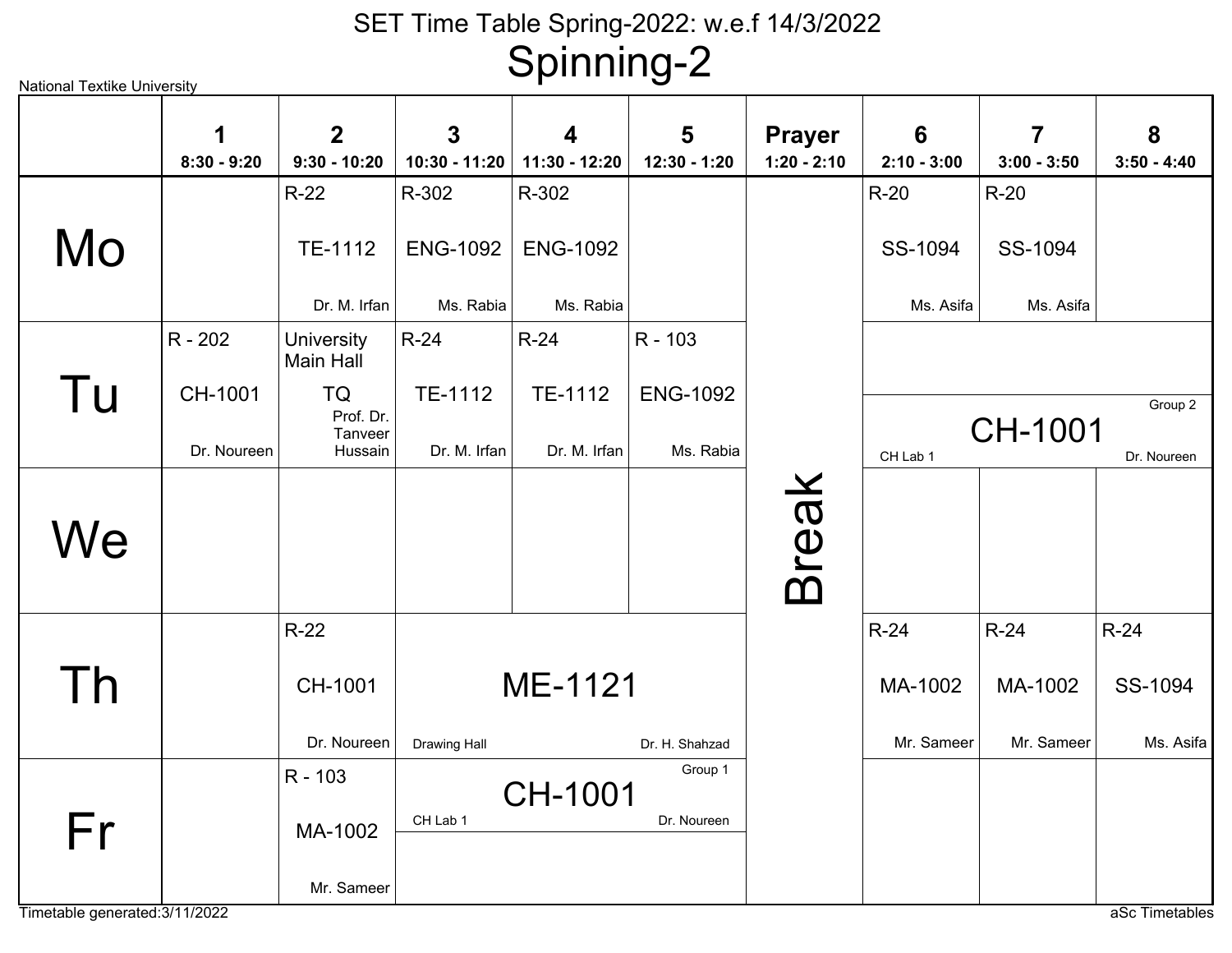| <b>National Textike University</b> |                    |                                  |                               | – כי … … פ         |                   |                                |                                  |                                          |                    |
|------------------------------------|--------------------|----------------------------------|-------------------------------|--------------------|-------------------|--------------------------------|----------------------------------|------------------------------------------|--------------------|
|                                    | 1<br>$8:30 - 9:20$ | $\overline{2}$<br>$9:30 - 10:20$ | $\mathbf{3}$<br>10:30 - 11:20 | 4<br>11:30 - 12:20 | 5<br>12:30 - 1:20 | <b>Prayer</b><br>$1:20 - 2:10$ | $6\phantom{1}6$<br>$2:10 - 3:00$ | $\overline{\mathbf{7}}$<br>$3:00 - 3:50$ | 8<br>$3:50 - 4:40$ |
|                                    | $R-21$             | R-401                            | R-401                         | $R-23$             | $R-23$            |                                |                                  | $R-21$                                   | $R-21$             |
| Mo                                 | <b>TQ</b>          | TE-2114                          | TE-2114                       | <b>YM-2012</b>     | <b>YM-2012</b>    |                                |                                  | PE-2102                                  | PE-2102            |
|                                    | Dr. Zulfiqar       | Dr. Fatima                       | Dr. Fatima                    | Dr. M. Irfan       | Dr. M. Irfan      |                                |                                  | Dr. Sharjeel                             | Dr. Sharjeel       |
|                                    | R - 304            | $R-20$                           |                               |                    |                   |                                |                                  |                                          |                    |
| Tu                                 | ME-2122            | PH-2001                          |                               | <b>PH-2001</b>     |                   |                                |                                  | <b>YM-2012</b>                           |                    |
|                                    | Mr. Hassan         | Dr. Zahid                        | Ph Lab 1                      |                    | Dr. Zahid         |                                | YM Lab                           |                                          | Dr. M. Irfan       |
|                                    |                    | $R-20$                           |                               |                    |                   |                                | $R-23$                           | R - 101                                  |                    |
| We                                 |                    | PH-2001                          |                               | <b>TE-2113</b>     |                   | <b>Break</b>                   | TE-2113                          | ME-2122                                  |                    |
|                                    |                    | Dr. Zahid                        | TP Lab1                       |                    | Mr. Qummar        |                                | Mr. Qummar                       | Mr. Hassan                               |                    |
|                                    |                    | $R-21$                           |                               |                    |                   |                                |                                  |                                          |                    |
| Th                                 |                    | PE-2102                          |                               | TE-2114            |                   |                                |                                  |                                          |                    |
|                                    |                    | Dr. Sharjeel                     | Sewing Lab basic              |                    | Dr. Fatima        |                                |                                  |                                          |                    |
|                                    |                    | $R-23$                           |                               |                    |                   |                                |                                  |                                          |                    |
| Fr                                 |                    | TE-2113                          |                               | ME-2122            |                   |                                |                                  |                                          |                    |
|                                    |                    | Mr. Qummar                       | <b>Mechanical Workshop</b>    |                    | Mr. A Rehman      |                                |                                  |                                          |                    |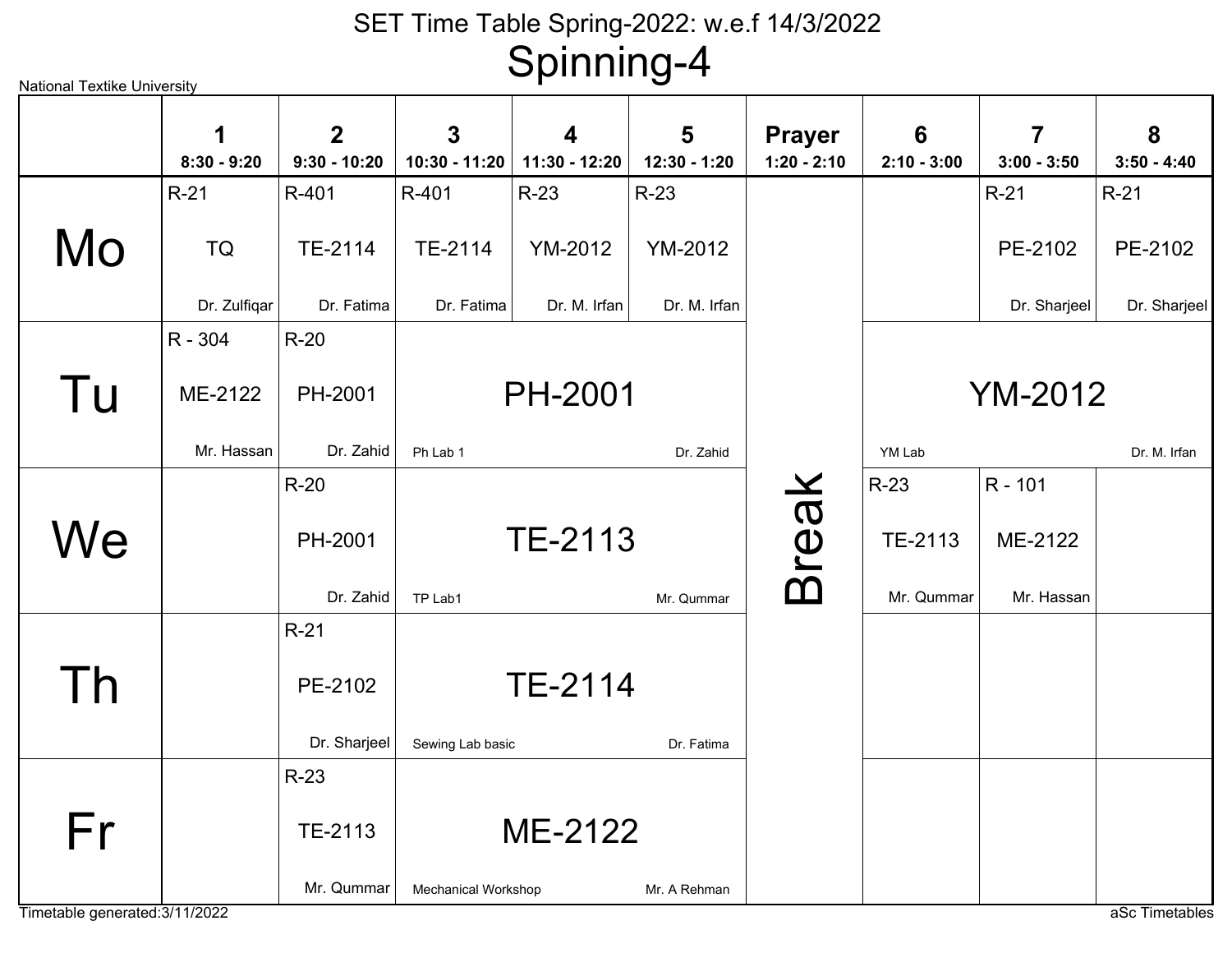|    | 1<br>$8:30 - 9:20$ | $\overline{2}$<br>$9:30 - 10:20$ | $\overline{3}$<br>$10:30 - 11:20$ | $\blacktriangle$<br>11:30 - 12:20 | 5<br>12:30 - 1:20 | <b>Prayer</b><br>$1:20 - 2:10$ | 6<br>$2:10 - 3:00$ | $\overline{7}$<br>$3:00 - 3:50$ | 8<br>$3:50 - 4:40$ |
|----|--------------------|----------------------------------|-----------------------------------|-----------------------------------|-------------------|--------------------------------|--------------------|---------------------------------|--------------------|
|    |                    |                                  |                                   |                                   | R-302             |                                | $R-24$             | $R-24$                          |                    |
| Mo | <b>TQ</b>          |                                  | CS-3072                           | Group 2                           | EE-3001           |                                | TE-3115            | TE-3115                         |                    |
|    | Dr Imran           | KN (IT Lab)                      |                                   | Mr Ashraf                         | Dr. Haroon        |                                | Dr. Kashif         | Dr. Kashif                      |                    |
|    | $R-21$             | $R-21$                           | $R-21$                            | $R-21$                            | R - 102           |                                |                    | <b>YM-3013</b>                  | Group 1            |
| Tu | YM-3013            | YM-3013                          | <b>YM-3012</b>                    | YM-3012                           | EE-3001           |                                | YM Lab 2           |                                 | Dr. M. Ali         |
|    | Dr. M. Ali         | Dr. M. Ali                       | Dr. Zulfiqar                      | Dr. Zulfiqar                      | Dr. Haroon        |                                |                    |                                 |                    |
|    | $R-21$             | $R-22$                           |                                   | CS-3072                           | Group 1           |                                |                    | <b>YM-3012</b>                  | Group 1            |
| We | YM-3013            | YM-3012                          | KN (IT Lab)                       |                                   | Mr Ashraf         |                                | YM Lab 2           |                                 | Dr. Zulfiqar       |
|    |                    |                                  |                                   | <b>YM-3012</b>                    | Group 2           | <b>Break</b>                   |                    | <b>YM-3013</b>                  | Group 2            |
|    | Dr. M. Ali         | Dr. Zulfigar                     | YM Lab 2                          |                                   | Dr. Zulfiqar      |                                | YM Lab             |                                 | Dr. M. Ali         |
|    |                    | R - 101                          | R - 101                           | $R-20$                            | $R-20$            |                                |                    |                                 |                    |
| Th |                    | CS-3072                          | CS-3072                           | TE-3114                           | TE-3114           |                                |                    | EE-3001                         |                    |
|    |                    | Dr. Talha                        | Dr. Talha                         | Dr. Shahood                       | Dr. Shahood       |                                | Elec.Tech Lab      |                                 | Dr. Haroon         |
| Fr |                    |                                  |                                   |                                   |                   |                                |                    |                                 |                    |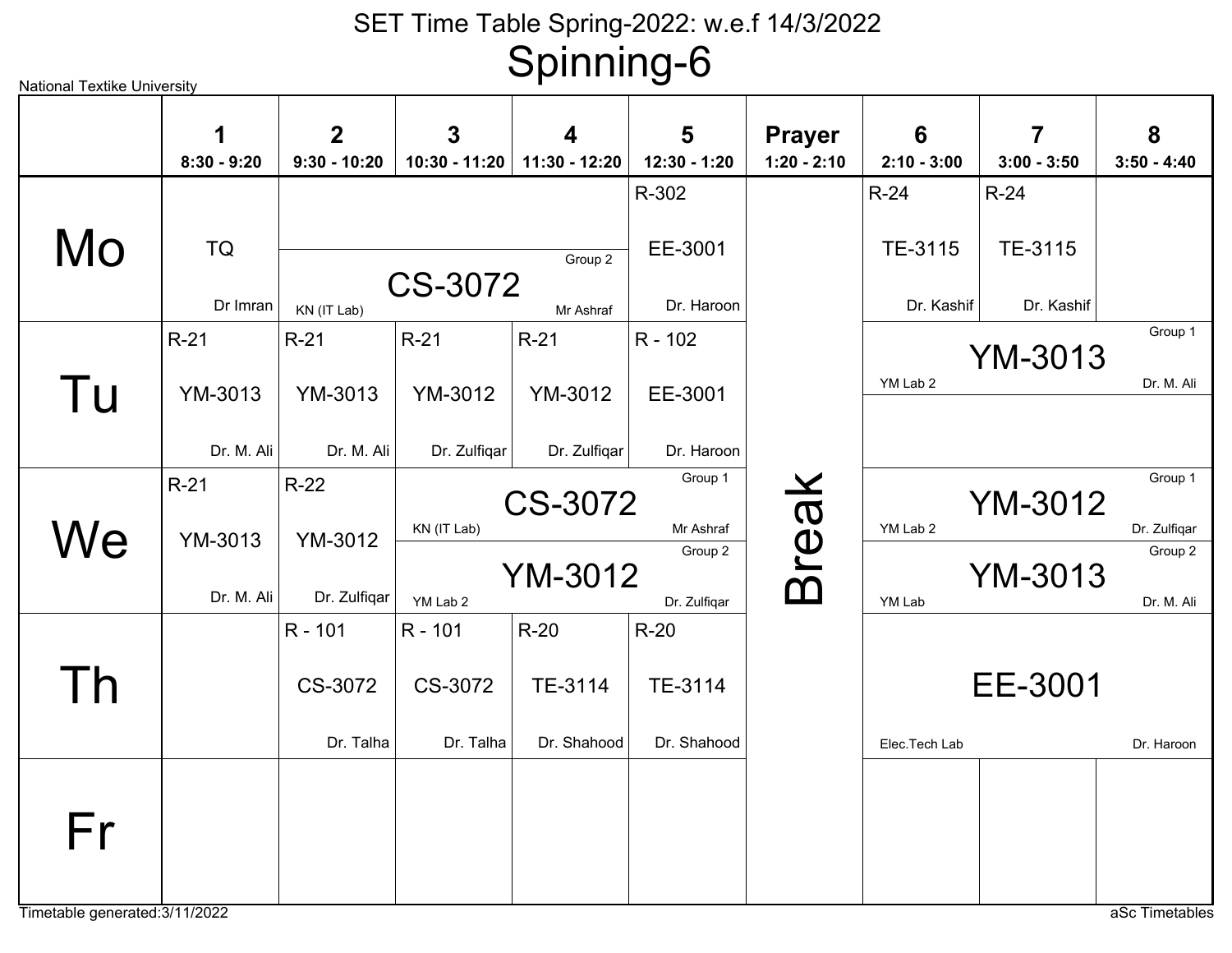| <b>National Textike University</b>   |                    |                               |                                                                                                         | כ……            |                   |                                |                 |                                                                                                          |                    |
|--------------------------------------|--------------------|-------------------------------|---------------------------------------------------------------------------------------------------------|----------------|-------------------|--------------------------------|-----------------|----------------------------------------------------------------------------------------------------------|--------------------|
|                                      | 1<br>$8:30 - 9:20$ | $\mathbf 2$<br>$9:30 - 10:20$ | 3                                                                                                       | 4              | 5<br>12:30 - 1:20 | <b>Prayer</b><br>$1:20 - 2:10$ | $6\phantom{1}6$ | 7<br>$3:00 - 3:50$                                                                                       | 8<br>$3:50 - 4:40$ |
|                                      |                    |                               | 10:30 - 11:20                                                                                           | 11:30 - 12:20  |                   |                                | $2:10 - 3:00$   |                                                                                                          | Group 1            |
|                                      |                    | $R-20$                        | $R-20$                                                                                                  | R-402          | R-402             |                                |                 | <b>YM-4012</b>                                                                                           |                    |
|                                      |                    |                               |                                                                                                         |                |                   |                                | YM Lab 2        |                                                                                                          | Dr. M. Bilal       |
| Mo                                   | TQ                 | <b>YM-4012</b>                | <b>YM-4012</b>                                                                                          | TE-4111        | TE-4111           |                                |                 |                                                                                                          | Group 2            |
|                                      |                    |                               |                                                                                                         |                |                   |                                |                 | <b>YM-4011</b>                                                                                           |                    |
|                                      | Dr. Affan          | Dr. M. Bilal                  | Dr. M. Bilal                                                                                            | Dr. Affan      | Dr. Affan         |                                | YM Lab          |                                                                                                          | Mr. Uzair          |
|                                      |                    | R - 103                       |                                                                                                         |                | Group 1           |                                |                 | $R-23$                                                                                                   | $R-23$             |
|                                      |                    |                               |                                                                                                         | <b>YM-4011</b> |                   |                                |                 |                                                                                                          |                    |
| Tu                                   |                    | <b>YM-4011</b>                | YM Lab                                                                                                  |                | Mr. Uzair         |                                |                 | <b>MGT-4089</b>                                                                                          | <b>MGT-4089</b>    |
|                                      |                    |                               |                                                                                                         |                | Group 2           |                                |                 |                                                                                                          |                    |
|                                      |                    |                               |                                                                                                         | <b>YM-4012</b> |                   |                                |                 |                                                                                                          |                    |
|                                      |                    | Mr. Uzair                     | YM Lab 2                                                                                                |                | Dr. M. Bilal      |                                |                 | Dr. Waqas I                                                                                              | Dr. Waqas I        |
|                                      |                    | $R-21$                        | $R-22$                                                                                                  | $R-22$         | $R-22$            |                                |                 |                                                                                                          |                    |
| We                                   |                    | <b>MGT-4089</b>               | TE-4111                                                                                                 | <b>YM-4011</b> | <b>YM-4011</b>    | <b>Break</b>                   |                 |                                                                                                          |                    |
|                                      |                    | Dr. Waqas I                   | Dr. Affan                                                                                               | Mr. Uzair      | Mr. Uzair         |                                |                 |                                                                                                          |                    |
| Th                                   |                    |                               | <b>YM-4019</b>                                                                                          |                |                   |                                |                 | <b>YM-4019</b>                                                                                           |                    |
|                                      |                    |                               | Spinning faculty / Dr. A. Basit / Dr. M. Ali / Dr. M. Bilal / Dr. M. Irfan / Dr. Waqas I / Dr. Zulfiqar |                |                   |                                |                 | Spinning faculty / Dr. A. Basit / Dr. M. Ali / Dr. M. Bilal<br>Dr. M. Irfan / Dr. Waqas I / Dr. Zulfiqar |                    |
| Fr<br>Timetable generated: 3/11/2022 |                    |                               |                                                                                                         |                |                   |                                |                 |                                                                                                          | aSc Timetables     |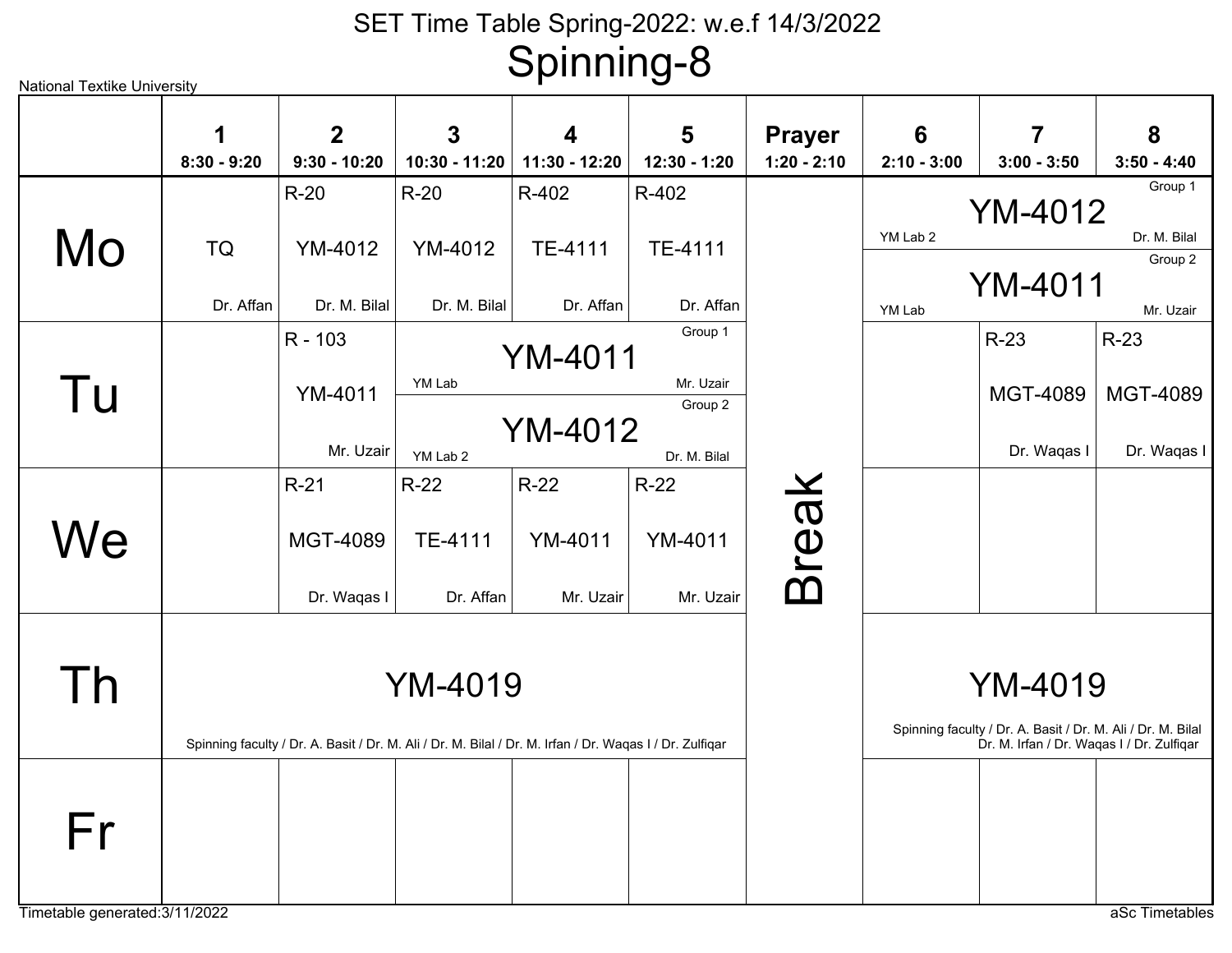| National Textike University |                    |                                  |                               | . <u>.</u>         |                   |                                |                    |                    |                    |
|-----------------------------|--------------------|----------------------------------|-------------------------------|--------------------|-------------------|--------------------------------|--------------------|--------------------|--------------------|
|                             | 1<br>$8:30 - 9:20$ | $\overline{2}$<br>$9:30 - 10:20$ | $\mathbf{3}$<br>10:30 - 11:20 | 4<br>11:30 - 12:20 | 5<br>12:30 - 1:20 | <b>Prayer</b><br>$1:20 - 2:10$ | 6<br>$2:10 - 3:00$ | 7<br>$3:00 - 3:50$ | 8<br>$3:50 - 4:40$ |
|                             |                    | $R - 403$                        | $R - 403$                     |                    | $R-21$            |                                |                    |                    |                    |
| Mo                          |                    | SS-1094                          | SS-1094                       |                    | <b>ENG-1092</b>   |                                |                    | ME-1121            |                    |
|                             |                    | Ms. Asifa                        | Ms. Asifa                     |                    | Ms. Rabia         |                                | Drawing Hall       |                    | Dr. Ali            |
|                             |                    | University<br>Main Hall          | R-301                         | R-301              | R-401             |                                | R-301              | R-301              |                    |
| Tu                          |                    | TQ<br>Prof. Dr.<br>Tanveer       | <b>ENG-1092</b>               | <b>ENG-1092</b>    | SS-1094           |                                | TE-1112            | TE-1112            |                    |
|                             |                    | Hussain                          | Ms. Rabia                     | Ms. Rabia          | Ms. Asifa         |                                | Dr. Habib          | Dr. Habib          |                    |
|                             |                    | R - 305                          |                               | <b>CH-1001</b>     | Group 1           | <b>Break</b>                   |                    | $R-22$             | $R-22$             |
| We                          |                    | CH-1001                          | CH Lab 1                      |                    | Dr. Noureen       |                                |                    | MA-1002            | MA-1002            |
|                             |                    | Dr. Noureen                      |                               |                    |                   |                                |                    | Mr. Sameer         | Mr. Sameer         |
|                             | $R-22$             |                                  | $R-23$                        |                    | $R-21$            |                                |                    |                    |                    |
|                             | TE-1112            |                                  | MA-1002                       |                    | CH-1001           |                                |                    |                    |                    |
| Th                          |                    |                                  |                               |                    |                   |                                |                    | <b>CH-1001</b>     | Group 2            |
|                             | Dr. Habib          |                                  | Mr. Sameer                    |                    | Dr. Noureen       |                                | Ch Lab 2           |                    | Dr. Noureen        |
|                             |                    |                                  |                               |                    |                   |                                |                    |                    |                    |
| Fr                          |                    |                                  |                               |                    |                   |                                |                    |                    |                    |
|                             |                    |                                  |                               |                    |                   |                                |                    |                    |                    |
|                             |                    |                                  |                               |                    |                   |                                |                    |                    |                    |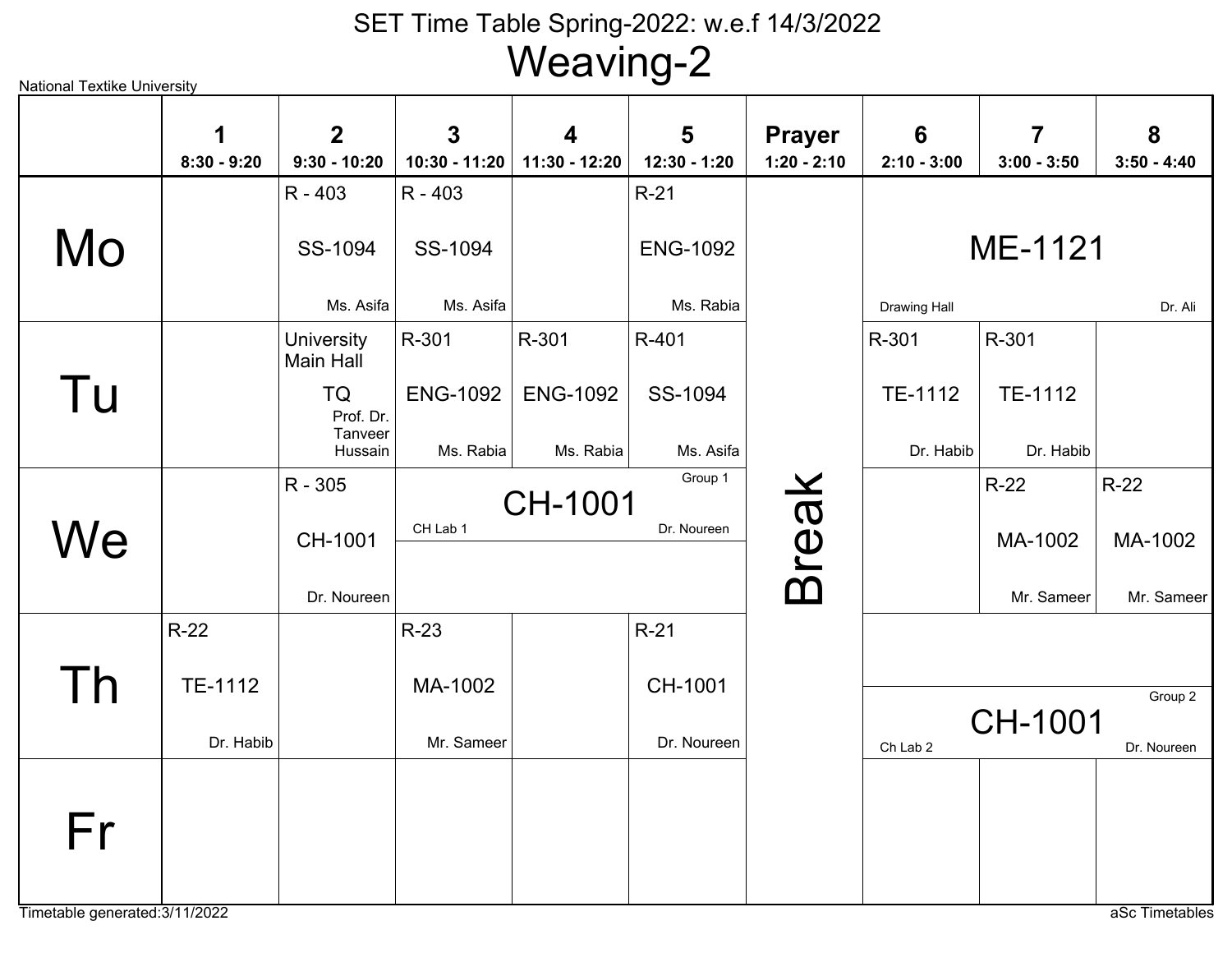|                                | 1             | $\overline{2}$ | 3                          | 4              | 5                       | <b>Prayer</b> | $6\phantom{1}6$  | $\overline{7}$ | 8                              |
|--------------------------------|---------------|----------------|----------------------------|----------------|-------------------------|---------------|------------------|----------------|--------------------------------|
|                                | $8:30 - 9:20$ | $9:30 - 10:20$ | 10:30 - 11:20              | 11:30 - 12:20  | 12:30 - 1:20            | $1:20 - 2:10$ | $2:10 - 3:00$    | $3:00 - 3:50$  | $3:50 - 4:40$                  |
| Mo                             |               |                | R - 201<br>TE-2114         |                |                         |               |                  |                |                                |
|                                |               |                | Dr. Shagufta               |                |                         |               |                  |                |                                |
|                                | $R-20$        |                | <b>FM-2021</b>             | Group 1        | $R-20$                  |               | $R-21$           |                |                                |
| Tu                             | FM-2021       | FM Lab         |                            | Dr. M. Umair   | TE-2114                 |               | ME-2122          |                |                                |
|                                | Dr. M. Umair  |                |                            |                | Dr. Shagufta            |               | Mr. Hassan       |                |                                |
|                                | $R-23$        | $R-23$         | R - 304                    | R - 304        | R - 201                 |               |                  |                |                                |
| We                             | FM-2021       | FM-2021        | TE-2113                    | TE-2113        | PH-2001                 | <b>Break</b>  |                  |                | Group 2                        |
|                                | Dr. M. Umair  | Dr. M. Umair   | Dr. Sharjeel               | Dr. Sharjeel   | Dr. Nadeem              |               | Sewing Lab basic | TE-2114        | Dr. Shagufta                   |
|                                |               | R-302          |                            |                |                         |               |                  | <b>TE-2113</b> | Group 1                        |
| Τh                             | <b>TQ</b>     | ME-2122        |                            | ME-2122        |                         |               | TP Lab 2         |                | Dr. Sharjeel<br>Group 2        |
|                                | Mr. Hassan    | Mr. Hassan     | <b>Mechanical Workshop</b> |                | Mr. A Rehman            |               | FM Lab 2         | <b>FM-2021</b> | Dr. M. Umair                   |
|                                |               | $R-20$         |                            |                | Group 1                 |               |                  |                | Group 1                        |
|                                |               |                |                            | <b>TE-2114</b> |                         |               |                  | <b>PH-2001</b> |                                |
| Fr                             |               | PH-2001        | Sewing Lab basic           |                | Dr. Shagufta<br>Group 2 |               | Ph Lab 1         |                | Dr. Nadeem<br>Group 2          |
|                                |               |                |                            | <b>PH-2001</b> |                         |               |                  | TE-2113        |                                |
| Timetable generated: 3/11/2022 |               | Dr. Nadeem     | Ph Lab 1                   |                | Dr. Nadeem              |               | TP Lab1          |                | Dr. Sharjeel<br>aSc Timetables |

National Textike University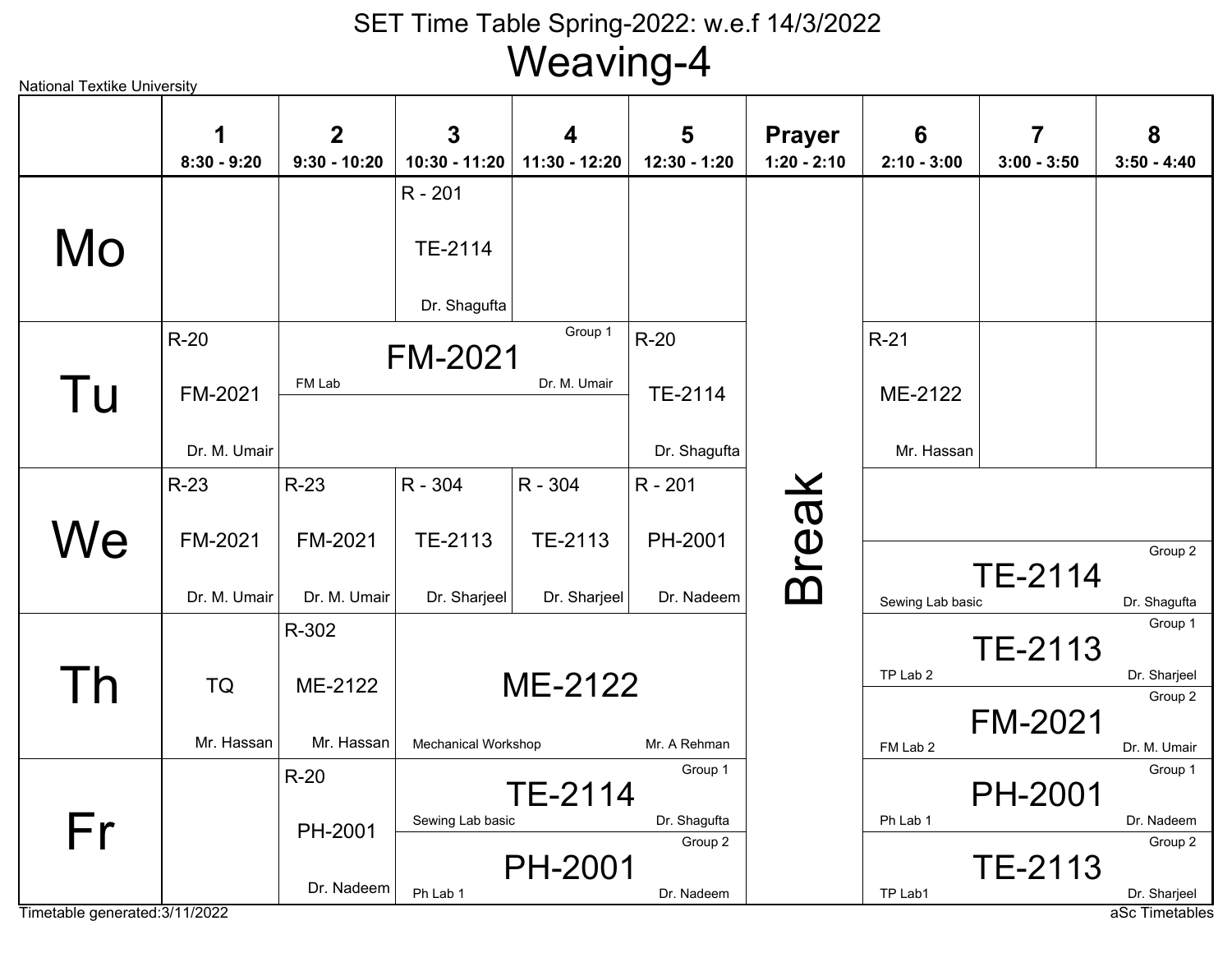TE-3113Testing Lab Dr. Mumtaz TE-3113Dr. MumtazR-303PE-2102Dr. Asif HR - 103FM-3024Mr. AyubR - 304HU-1092Ms. SadiaR - 203TE-3113Dr. MumtazR-302FM-3023Dr. M. ZubairR-23EE-3001Dr. HaroonR - 103PE-2102Dr. Asif HR - 304PE-2102Dr. Asif HR - 304FM-3024Mr. AyubR - 101HU-1092Ms. SadiaR - 201EE-3001Dr. HaroonR - 103FM-3023Dr. M. ZubairR - 101FM-3023Dr. M. ZubairR - 101 FM-3024FM Lab Mr. Ayub Group 1EE-3001Elec.Tech Lab Dr. Haroon Group 2FM-3024Mr. AyubR - 103FM-3024FM Lab Mr. Ayub Group 2EE-3001Elec.Tech Lab Dr. Haroon Group 1TQMr. HassanBreak MoTu**We** ThFr**1 8:30 - 9:202 9:30 - 10:203 10:30 - 11:204 11:30 - 12:205 12:30 - 1:20Prayer 1:20 - 2:106 2:10 - 3:007 3:00 - 3:5083:50 - 4:40**

Timetable generated:3/11/2022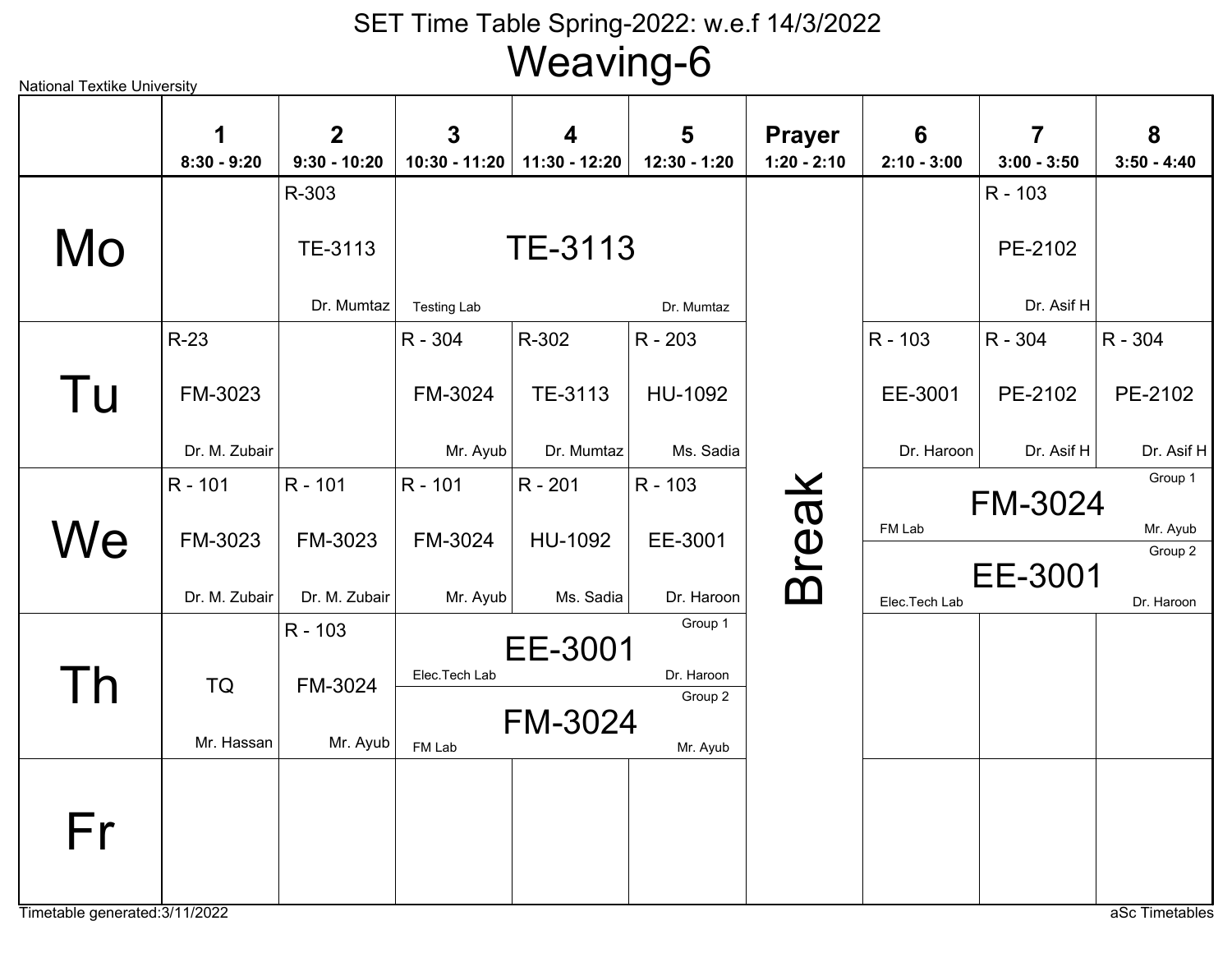| <b>National Textike University</b> |                    |                                  |                                 | . 9                                                                                        |                                         |                                |                                  |                                                                                                                  |                    |
|------------------------------------|--------------------|----------------------------------|---------------------------------|--------------------------------------------------------------------------------------------|-----------------------------------------|--------------------------------|----------------------------------|------------------------------------------------------------------------------------------------------------------|--------------------|
|                                    | 1<br>$8:30 - 9:20$ | $\overline{2}$<br>$9:30 - 10:20$ | $\overline{3}$<br>10:30 - 11:20 | 4<br>11:30 - 12:20                                                                         | $\overline{\mathbf{5}}$<br>12:30 - 1:20 | <b>Prayer</b><br>$1:20 - 2:10$ | $6\phantom{1}6$<br>$2:10 - 3:00$ | $\overline{\mathbf{7}}$<br>$3:00 - 3:50$                                                                         | 8<br>$3:50 - 4:40$ |
|                                    |                    | $R-23$                           | $R-23$                          |                                                                                            |                                         |                                |                                  | R - 101                                                                                                          |                    |
| Mo                                 | <b>TQ</b>          | <b>MGT-4089</b>                  | <b>MGT-4089</b>                 |                                                                                            |                                         |                                |                                  | TE-4111                                                                                                          |                    |
|                                    | Ms. Rabia          | Dr. Waqas I                      | Dr. Waqas I                     |                                                                                            |                                         |                                |                                  | Dr. Affan                                                                                                        |                    |
|                                    |                    | R - 202                          | R - 202                         | R - 103                                                                                    |                                         |                                |                                  |                                                                                                                  |                    |
| Tu                                 |                    | CS-3072                          | CS-3072                         | TE-4111                                                                                    |                                         |                                |                                  |                                                                                                                  |                    |
|                                    |                    | Dr. Yasir / Dr.<br>Talha         | Dr. Yasir / Dr.<br>Talha        | Dr. Affan                                                                                  |                                         |                                |                                  |                                                                                                                  |                    |
|                                    |                    |                                  | $R-23$                          | $R-24$                                                                                     |                                         |                                |                                  |                                                                                                                  | Group 1            |
|                                    |                    |                                  |                                 |                                                                                            |                                         |                                | <b>Testing Lab</b>               | <b>FM-4023</b>                                                                                                   | Dr. Danish         |
| We                                 |                    |                                  | MGT-4089                        | TE-4111                                                                                    |                                         |                                |                                  |                                                                                                                  |                    |
|                                    |                    |                                  | Dr. Waqas I                     | Dr. Affan                                                                                  |                                         | <b>Break</b>                   |                                  |                                                                                                                  |                    |
|                                    | R-302              | R - 403                          |                                 |                                                                                            |                                         |                                |                                  |                                                                                                                  |                    |
| Th                                 | FM-4023            | FM-4023                          |                                 |                                                                                            | Group 2                                 |                                |                                  | CS-3072                                                                                                          |                    |
|                                    | Dr. Danish         | Dr. Danish                       | <b>Testing Lab</b>              | <b>FM-4023</b>                                                                             | Dr. Danish                              |                                | TP (IT Lab)                      |                                                                                                                  | Dr. Talha          |
|                                    |                    |                                  |                                 |                                                                                            |                                         |                                |                                  |                                                                                                                  |                    |
| Fr                                 |                    |                                  | <b>FM-4022</b>                  |                                                                                            |                                         |                                |                                  | <b>FM-4022</b>                                                                                                   |                    |
|                                    |                    |                                  |                                 | Weaving Faculty / Dr. M. Umair / Dr. M. Zubair / Dr. Talha / Dr. Danish / Mr. Hassan / Dr. | Shagufta / Dr. Yasir                    |                                |                                  | Weaving Faculty / Dr. M. Umair / Dr. M. Zubair / Dr. Talha<br>Dr. Danish / Mr. Hassan / Dr. Shagufta / Dr. Yasir |                    |
| Timetable generated: 3/11/2022     |                    |                                  |                                 |                                                                                            |                                         |                                |                                  |                                                                                                                  | aSc Timetables     |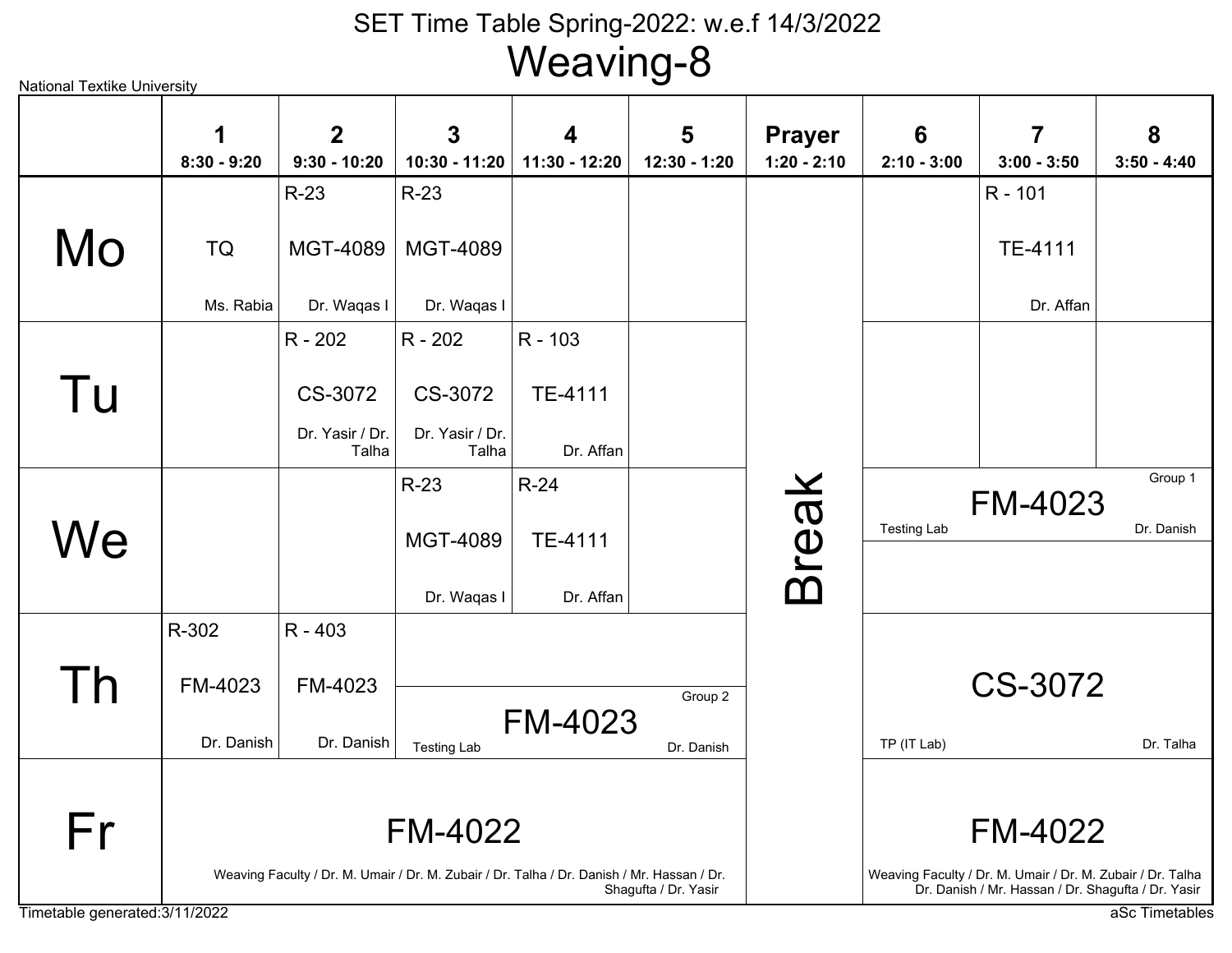Processing-2

|            | 1<br>$8:30 - 9:20$                    | $\overline{2}$<br>$9:30 - 10:20$   | $\overline{3}$<br>10:30 - 11:20        | $\overline{\mathbf{4}}$<br>11:30 - 12:20 | 5<br>12:30 - 1:20                       | <b>Prayer</b><br>$1:20 - 2:10$ | 6<br>$2:10 - 3:00$ | $\overline{7}$<br>$3:00 - 3:50$ | 8<br>$3:50 - 4:40$      |
|------------|---------------------------------------|------------------------------------|----------------------------------------|------------------------------------------|-----------------------------------------|--------------------------------|--------------------|---------------------------------|-------------------------|
| Mo         |                                       |                                    |                                        | $R-22$<br>TE-1112<br>Dr Imran            | $R-24$<br><b>ENG-1092</b><br>Mr Sufyan  |                                |                    |                                 |                         |
| Tu         | R-22<br><b>TQ</b><br>Dr. M. Tahir     | R - 102<br>CH-1001<br>Dr. M. Tahir | R - 305<br>MA-1002<br>Mr. Sameer       | R - 305<br>MA-1002<br>Mr. Sameer         |                                         |                                | Ch Lab 2           | CH-1001                         | Group 1<br>Dr. M. Tahir |
| We         |                                       | R - 201<br>CH-1001<br>Dr. M. Tahir | $R-21$<br><b>ENG-1092</b><br>Mr Sufyan | $R-21$<br>SS-1094<br>Miss Mavia          | R-303<br>MA-1002<br>Mr. Sameer          | <b>Break</b>                   | CH Lab 1           | CH-1001                         | Group 2<br>Dr. M. Tahir |
| <u>I h</u> | R - 202<br><b>TE-1112</b><br>Dr Imran | R - 202<br>TE-1112<br>Dr Imran     | R - 202<br>SS-1094<br>Miss Mavia       | R - 202<br>SS-1094<br>Miss Mavia         | R - 102<br><b>ENG-1092</b><br>Mr Sufyan |                                | Drawing Hall       | ME-1121                         | Mr. Hassan              |
| Fr         |                                       |                                    |                                        |                                          |                                         |                                |                    |                                 |                         |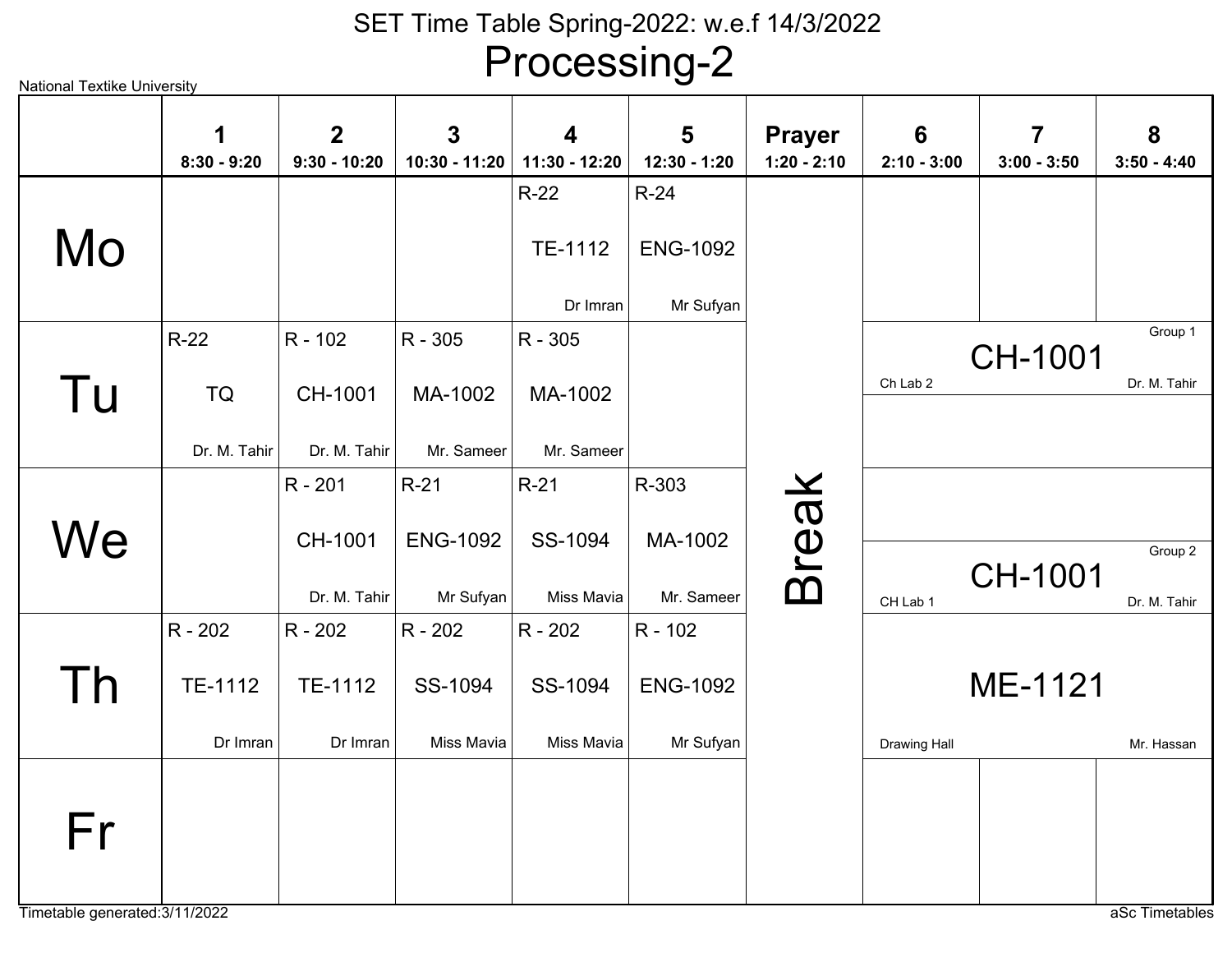| <b>National Textike University</b> |                    |                               |                    |                    | ت --                         |                                |                    |                    |                       |
|------------------------------------|--------------------|-------------------------------|--------------------|--------------------|------------------------------|--------------------------------|--------------------|--------------------|-----------------------|
|                                    | 1<br>$8:30 - 9:20$ | $\mathbf 2$<br>$9:30 - 10:20$ | 3<br>10:30 - 11:20 | 4<br>11:30 - 12:20 | 5<br>12:30 - 1:20            | <b>Prayer</b><br>$1:20 - 2:10$ | 6<br>$2:10 - 3:00$ | 7<br>$3:00 - 3:50$ | 8<br>$3:50 - 4:40$    |
|                                    |                    | R - 102                       | R - 102            | R - 102            | R-303                        |                                |                    | <b>TE-2114</b>     | Group 1               |
| Mo                                 |                    | TE-2113                       | TE-2114            | TE-2114            | CS-3071                      |                                | Sewing Lab basic   |                    | Dr. Madeha<br>Group 2 |
|                                    |                    | Dr. Amjed                     | Dr. Madeha         | Dr. Madeha         | Mr. Naeem                    |                                | Ph Lab 1           | <b>PH-2001</b>     | Dr. M. Aslam          |
|                                    |                    | Group 1<br><b>PH-2001</b>     | R-402              | R-402              | R-402                        |                                |                    |                    |                       |
| Tu                                 | Ph Lab 1           | Dr. M. Aslam<br>Group 2       | CS-3071            | PH-2001            | PH-2001                      |                                |                    |                    | Group 2               |
|                                    | TP (IT Lab)        | CS-3071<br>Mr. Naeem          | Mr. Naeem          | Dr. M. Aslam       | Dr. M. Aslam                 |                                | TP Lab1            | TE-2113            | Dr. Amjed             |
|                                    |                    | R-301                         |                    | TE-2113            | Group 1                      |                                |                    | R - 103            | R - 103               |
| We                                 |                    | TE-2113                       | TP Lab 2           |                    | Dr. Amjed<br>Group 2         | Break                          |                    | TP-2031            | TP-2031               |
|                                    |                    | Dr. Amjed                     |                    | Sewing Lab basic   | <b>TE-2114</b><br>Dr. Madeha |                                |                    | Dr. A. Rehman      | Dr. A. Rehman         |
|                                    |                    | R-402                         |                    | CS-3071            | Group 1                      |                                |                    | TP-2031            | Group 1               |
| Th                                 |                    | TP-2031                       | TP (IT Lab)        |                    | Mr. Naeem<br>Group 2         |                                | TP Lab1            |                    | Dr. A. Rehman         |
|                                    |                    | Dr. A. Rehman                 | TP Lab 2           | <b>TP-2031</b>     | Dr. A. Rehman                |                                |                    |                    |                       |
|                                    |                    | R - 102                       |                    |                    |                              |                                |                    |                    |                       |
| Fr                                 |                    | TQ                            |                    |                    |                              |                                |                    |                    |                       |
|                                    |                    | Dr. A. Rehman                 |                    |                    |                              |                                |                    |                    |                       |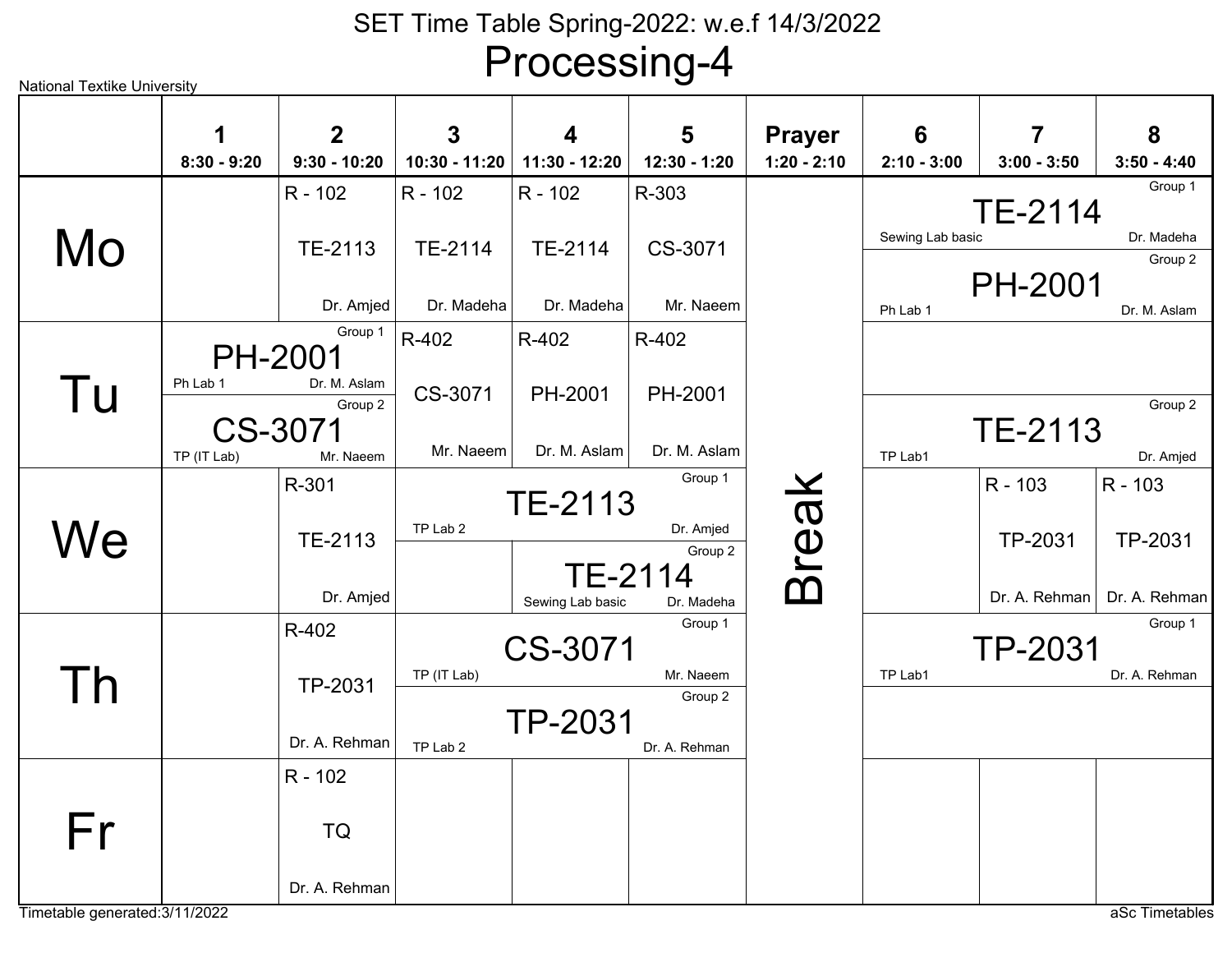| <b>National Textike University</b> |                 |                                            |               |               | ◡                     |               |                            |               |               |
|------------------------------------|-----------------|--------------------------------------------|---------------|---------------|-----------------------|---------------|----------------------------|---------------|---------------|
|                                    | 1               | $\mathbf 2$                                | 3             | 4             | 5                     | <b>Prayer</b> | 6                          | 7             | 8             |
|                                    | $8:30 - 9:20$   | $9:30 - 10:20$                             | 10:30 - 11:20 | 11:30 - 12:20 | 12:30 - 1:20          | $1:20 - 2:10$ | $2:10 - 3:00$              | $3:00 - 3:50$ | $3:50 - 4:40$ |
|                                    |                 | R - 202                                    |               | TP-3032       | Group 1               |               |                            | ME-2122       | Group 1       |
| Mo                                 | <b>TQ</b>       | TP-3032                                    | TP Lab 2      |               | Dr. Kashif<br>Group 2 |               | <b>Mechanical Workshop</b> |               | Mr. A Rehman  |
|                                    | Dr. Ali         | Dr. Kashif                                 | TP Lab1       | TP-3033       | Mr. Qummar            |               |                            |               |               |
|                                    | $R-24$          | R-303                                      |               |               | Group 1               |               |                            |               | Group 1       |
|                                    |                 |                                            |               | TP-3033       |                       |               |                            | EE-3001       |               |
| Tu                                 | <b>ENG-3091</b> | TP-3033                                    | TP Lab 2      |               | Mr. Qummar            |               | Elec.Tech Lab              |               | Ms. Neelam    |
|                                    |                 |                                            |               |               | Group 2               |               |                            |               |               |
|                                    | Mr Sufyan       | Mr. Qummar                                 |               | TP-3032       |                       |               |                            |               |               |
|                                    |                 |                                            | TP Lab1       |               | Dr. Kashif            |               |                            |               |               |
|                                    |                 |                                            | R - 103       | R - 103       | $R-23$                |               | R-301                      |               |               |
|                                    |                 |                                            |               |               |                       |               |                            |               |               |
| We                                 |                 | Group 2                                    | TP-3032       | TP-3032       | <b>ENG-3091</b>       |               | ME-2122                    |               |               |
|                                    |                 | ME-2122<br>Mechanical WorkshopMr. A Rehman | Dr. Kashif    | Dr. Kashif    | Mr Sufyan             | <b>Break</b>  | Dr. Ali                    |               |               |
|                                    |                 | $R-20$                                     | $R-22$        | R-301         |                       |               | R - 103                    | $R-22$        | $R-22$        |
| Th                                 |                 | <b>ENG-3091</b>                            | EE-3001       | ME-2122       |                       |               | EE-3001                    | TP-3033       | TP-3033       |
|                                    |                 | Mr Sufyan                                  | Ms. Neelam    | Dr. Ali       |                       |               | Ms. Neelam                 | Mr. Qummar    | Mr. Qummar    |
| Fr                                 |                 |                                            |               | EE-3001       | Group 2<br>Ms. Neelam |               |                            |               |               |
|                                    |                 |                                            | Elec.Tech Lab |               |                       |               |                            |               |               |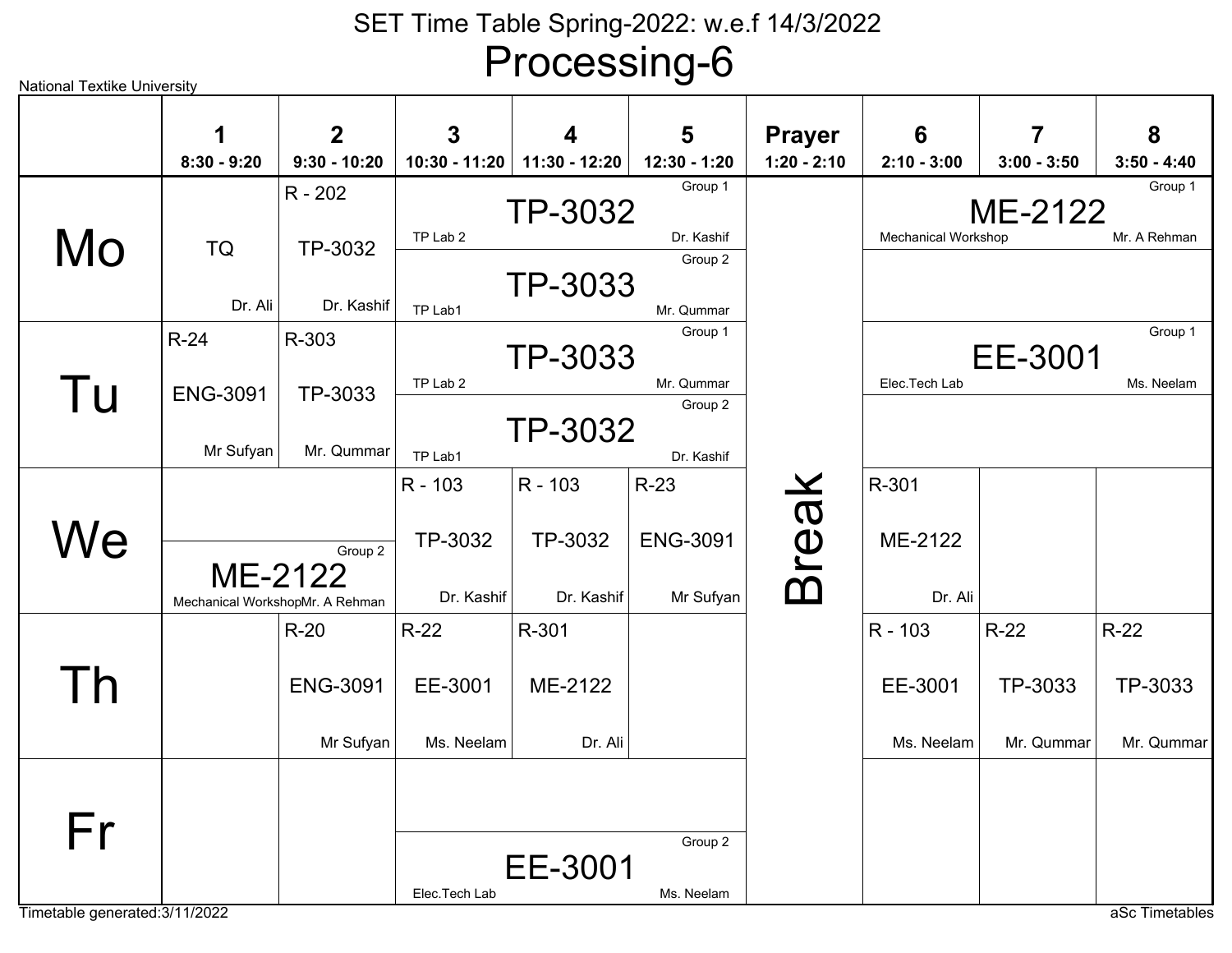National Textike UniversityTimetable generated:3/11/2022 aSc Timetables TP-4032Dr. MunirR - 101TP-4032Dr. MunirR - 101TP-4033Dr. AhsanR-22TE-3111Mr. SaqibR-21TQDr. KashifR-20TP-4033TP Lab1 Dr. Ahsan Group 2 ME-2121IPC Lab (NTRC) Dr. HaroonGroup 1TP-4033Dr. AhsanR - 203MGT-4089Dr. Waqas IR-22MGT-4089Dr. Waqas IR-22ME-2121Mr. HassanR-302TP-4033Dr. AhsanR-301MGT-4089Dr. Waqas IR-24ME-2121IPC Lab (NTRC) Dr. HaroonGroup 2TP-4033TP Lab1 Dr. Ahsan Group 1TE-3111Mr. Saqib R - 203TE-3111Mr. Saqib R - 203ME-2121Mr. HassanR-303TP-4034Processing faculty / Dr. Affan / Dr. Amjed / Dr. Kashif / Dr. Usman / Dr. Sharjeel / Dr. A. Rehman / Dr.Munir / Mr. QummarTP-4034 Processing faculty / Dr. Affan / Dr. Amjed / Dr. Kashif Dr. Usman / Dr. Sharjeel / Dr. A. Rehman / Dr. Munir Mr. QummarBreak MoTu**We** ThFr**1 8:30 - 9:202 9:30 - 10:203 10:30 - 11:204 11:30 - 12:205 12:30 - 1:20Prayer 1:20 - 2:106 2:10 - 3:007 3:00 - 3:5083:50 - 4:40**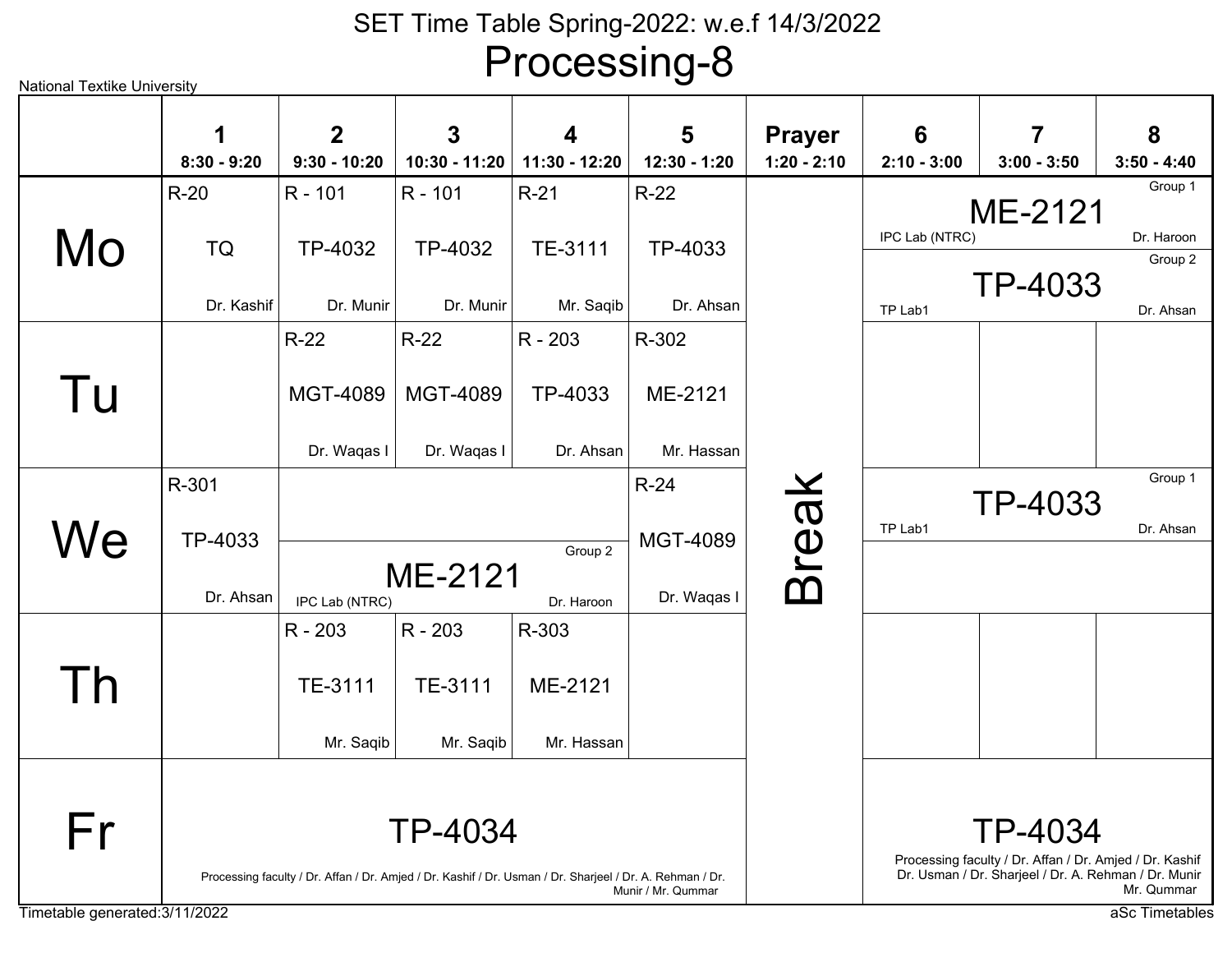|    | 1<br>$8:30 - 9:20$ | $\overline{2}$<br>$9:30 - 10:20$ | $\overline{3}$<br>10:30 - 11:20 | $\boldsymbol{4}$<br>11:30 - 12:20 | 5<br>12:30 - 1:20 | <b>Prayer</b><br>$1:20 - 2:10$ | 6<br>$2:10 - 3:00$ | $\overline{7}$<br>$3:00 - 3:50$ | 8<br>$3:50 - 4:40$ |
|----|--------------------|----------------------------------|---------------------------------|-----------------------------------|-------------------|--------------------------------|--------------------|---------------------------------|--------------------|
|    | R - 102            | R - 201                          |                                 |                                   | $R-20$            |                                |                    |                                 | Group 1            |
|    |                    |                                  |                                 |                                   |                   |                                | Ch Lab 2           | <b>CH-1001</b>                  | Dr. Tahir S.       |
| Mo | <b>TQ</b>          | CH-1001                          |                                 |                                   | TE-1112           |                                |                    |                                 |                    |
|    | Dr. Danish         | Dr. Tahir S.                     |                                 |                                   | Dr. A. Basit      |                                |                    |                                 |                    |
|    |                    |                                  | R - 201                         | $R-23$                            | $R-23$            |                                |                    |                                 |                    |
| Tu |                    |                                  | CH-1001                         | TE-1112                           | TE-1112           |                                |                    | ME-1121                         |                    |
|    |                    |                                  | Dr. Tahir S.                    | Dr. A. Basit                      | Dr. A. Basit      |                                | Drawing Hall       |                                 | Mr. Muzammil       |
|    |                    |                                  | $R-20$                          |                                   |                   |                                | R - 102            | R - 102                         |                    |
| We |                    |                                  | MA-1002                         |                                   |                   | Break                          | <b>ENG-1092</b>    | <b>ENG-1092</b>                 |                    |
|    |                    |                                  | Dr. M. Arshad                   |                                   |                   |                                | Mr Sufyan          | Mr Sufyan                       |                    |
|    | $R-20$             |                                  |                                 |                                   |                   |                                | R - 201            | R - 201                         |                    |
|    |                    |                                  |                                 |                                   |                   |                                |                    |                                 |                    |
|    | <b>ENG-1092</b>    |                                  |                                 |                                   | Group 2           |                                | SS-1094            | SS-1094                         |                    |
|    | Mr Sufyan          |                                  | Ch Lab 2                        | CH-1001                           | Dr. Tahir S.      |                                | Miss Mavia         | Miss Mavia                      |                    |
|    |                    | $R-21$                           | $R-21$                          | $R-22$                            |                   |                                |                    |                                 |                    |
| Fr |                    | MA-1002                          | MA-1002                         | SS-1094                           |                   |                                |                    |                                 |                    |
|    |                    | Dr. M. Arshad                    | Dr. M. Arshad                   | Miss Mavia                        |                   |                                |                    |                                 |                    |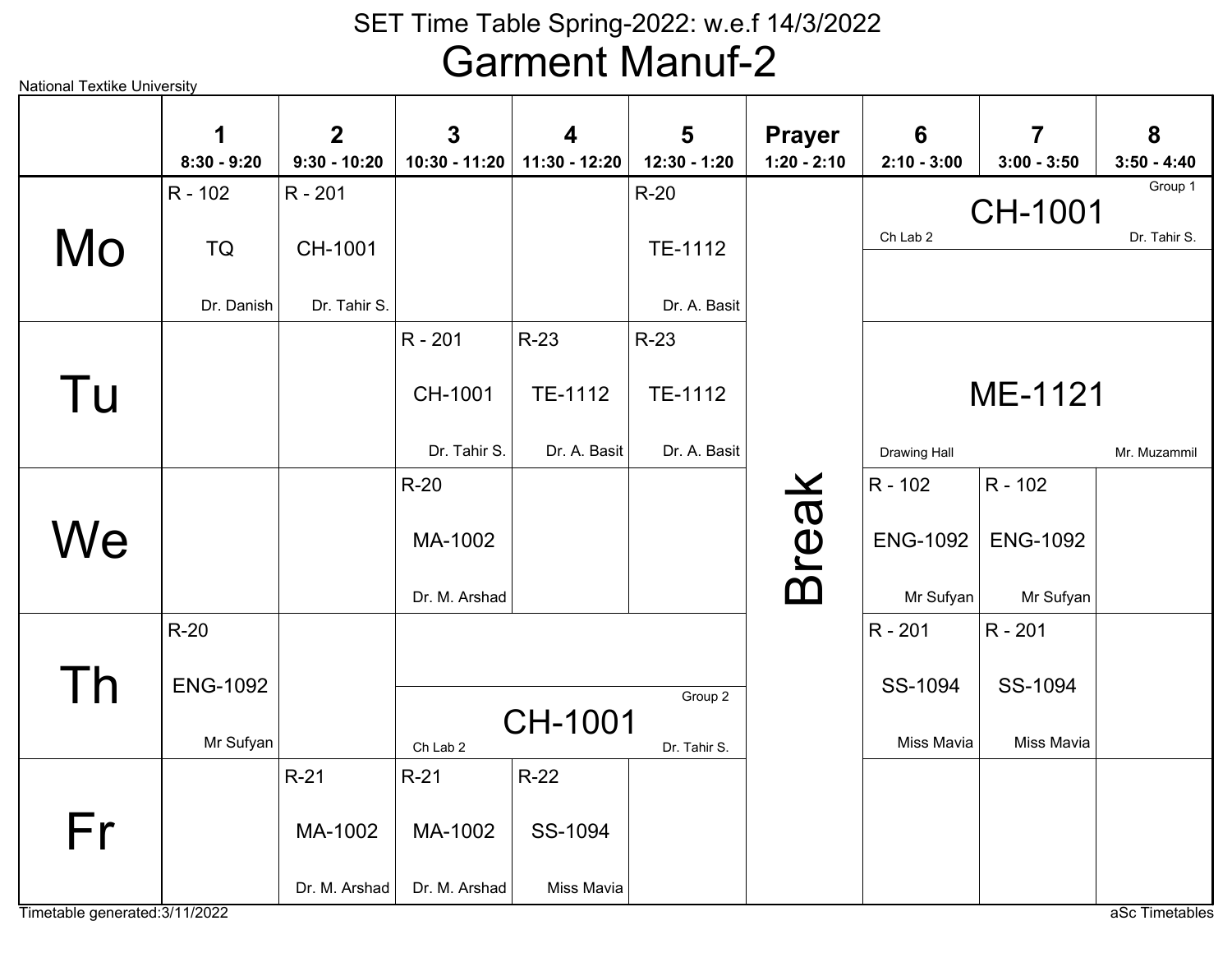National Textike University

| 1 | $\overline{2}$                                             | $\mathbf{3}$                                                                              | 4                            | 5                                                                         | <b>Prayer</b>                                                                           | 6                                          | $\overline{7}$                                                                  | 8                                                                                                                                                                                 |
|---|------------------------------------------------------------|-------------------------------------------------------------------------------------------|------------------------------|---------------------------------------------------------------------------|-----------------------------------------------------------------------------------------|--------------------------------------------|---------------------------------------------------------------------------------|-----------------------------------------------------------------------------------------------------------------------------------------------------------------------------------|
|   |                                                            |                                                                                           |                              |                                                                           |                                                                                         |                                            |                                                                                 | $3:50 - 4:40$                                                                                                                                                                     |
|   |                                                            |                                                                                           | R - 202                      |                                                                           |                                                                                         |                                            |                                                                                 | Group 1                                                                                                                                                                           |
|   |                                                            |                                                                                           |                              |                                                                           |                                                                                         |                                            |                                                                                 | Dr. A. Basit                                                                                                                                                                      |
|   | PH-2001                                                    | TE-3112                                                                                   | PE-2102                      | ME-2122                                                                   |                                                                                         |                                            |                                                                                 | Group 2                                                                                                                                                                           |
|   |                                                            |                                                                                           |                              |                                                                           |                                                                                         |                                            |                                                                                 |                                                                                                                                                                                   |
|   | Dr. M. Imran                                               |                                                                                           | Dr. Usman                    | Dr. Ali                                                                   |                                                                                         | TP Lab 2                                   |                                                                                 | Dr. Amjed                                                                                                                                                                         |
|   |                                                            |                                                                                           |                              |                                                                           |                                                                                         |                                            |                                                                                 | Group 1                                                                                                                                                                           |
|   |                                                            |                                                                                           |                              |                                                                           |                                                                                         |                                            |                                                                                 |                                                                                                                                                                                   |
|   |                                                            |                                                                                           |                              |                                                                           |                                                                                         | Ph Lab 1                                   |                                                                                 | Dr. M. Imran                                                                                                                                                                      |
|   |                                                            |                                                                                           |                              |                                                                           |                                                                                         |                                            |                                                                                 | Group 2                                                                                                                                                                           |
|   |                                                            |                                                                                           |                              |                                                                           |                                                                                         |                                            |                                                                                 |                                                                                                                                                                                   |
|   |                                                            |                                                                                           |                              |                                                                           |                                                                                         |                                            |                                                                                 | Dr. A. Basit                                                                                                                                                                      |
|   |                                                            |                                                                                           |                              |                                                                           |                                                                                         |                                            |                                                                                 | $R-24$                                                                                                                                                                            |
|   |                                                            |                                                                                           |                              |                                                                           |                                                                                         |                                            |                                                                                 |                                                                                                                                                                                   |
|   |                                                            |                                                                                           |                              | Group 2                                                                   |                                                                                         |                                            |                                                                                 | PE-2102                                                                                                                                                                           |
|   |                                                            |                                                                                           |                              |                                                                           |                                                                                         |                                            |                                                                                 |                                                                                                                                                                                   |
|   |                                                            | Ph Lab 1                                                                                  |                              | Dr. M. Imran                                                              |                                                                                         | Dr. Aqsa                                   |                                                                                 | Dr. Usman                                                                                                                                                                         |
|   | $R-23$                                                     | $R-21$                                                                                    |                              | Group 1                                                                   |                                                                                         |                                            |                                                                                 |                                                                                                                                                                                   |
|   |                                                            |                                                                                           |                              |                                                                           |                                                                                         |                                            |                                                                                 |                                                                                                                                                                                   |
|   | PE-2102                                                    | TE-2113                                                                                   |                              |                                                                           |                                                                                         |                                            |                                                                                 |                                                                                                                                                                                   |
|   |                                                            |                                                                                           |                              |                                                                           |                                                                                         |                                            |                                                                                 |                                                                                                                                                                                   |
|   | Dr. Usman                                                  | Dr. Amjed                                                                                 |                              |                                                                           |                                                                                         |                                            |                                                                                 | Dr. Aqsa                                                                                                                                                                          |
|   |                                                            |                                                                                           |                              |                                                                           |                                                                                         |                                            |                                                                                 |                                                                                                                                                                                   |
|   |                                                            |                                                                                           |                              |                                                                           |                                                                                         |                                            |                                                                                 |                                                                                                                                                                                   |
|   |                                                            |                                                                                           |                              |                                                                           |                                                                                         |                                            |                                                                                 |                                                                                                                                                                                   |
|   |                                                            |                                                                                           |                              |                                                                           |                                                                                         |                                            |                                                                                 |                                                                                                                                                                                   |
|   |                                                            |                                                                                           |                              |                                                                           |                                                                                         |                                            |                                                                                 | Mr. A Rehman                                                                                                                                                                      |
|   | $8:30 - 9:20$<br>R - 103<br><b>TQ</b><br>$R-20$<br>ME-2122 | $9:30 - 10:20$<br>$R-21$<br>R - 305<br>TE-3112<br>Dr. Zulfiqar<br>Dr. A. Basit<br>Dr. Ali | $R-22$<br>R - 103<br>PH-2001 | 10:30 - 11:20<br>11:30 - 12:20<br>Dr. A. Basit<br>Dr. M. Imran<br>TP Lab1 | 12:30 - 1:20<br>R - 203<br>R - 304<br>TE-2113<br><b>PH-2001</b><br>TE-2113<br>Dr. Amjed | $1:20 - 2:10$<br>Dr. Amjed<br><b>Break</b> | $2:10 - 3:00$<br><b>Testing Lab</b><br><b>Testing Lab</b><br>R - 203<br>TE-2114 | $3:00 - 3:50$<br>TE-3112<br>TE-2113<br><b>PH-2001</b><br>TE-3112<br>R - 203<br>TE-2114<br>Dr. Aqsa<br><b>TE-2114</b><br>Sewing Lab basic<br>ME-2122<br><b>Mechanical Workshop</b> |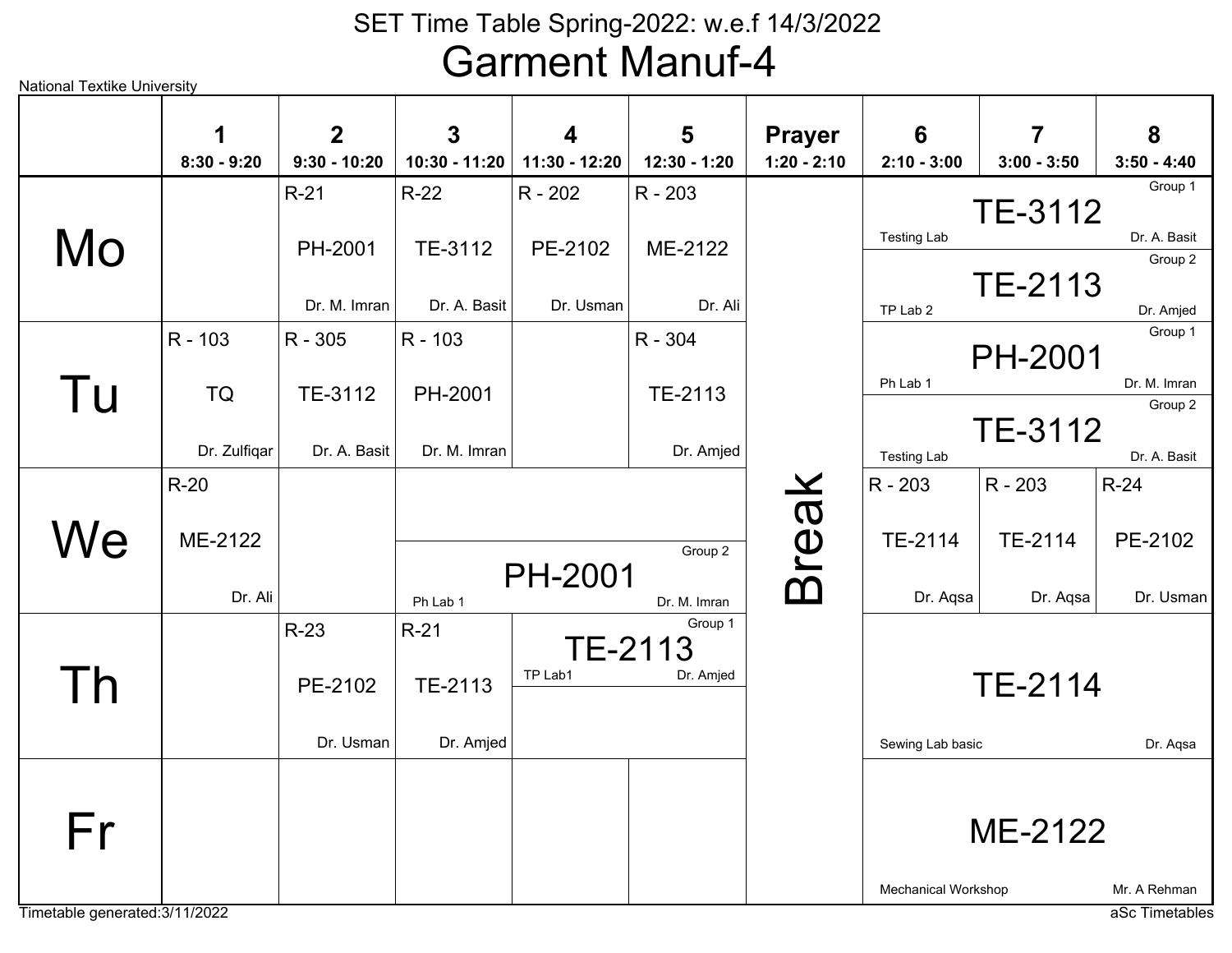| <b>National Textike University</b> |                    |                                  |                                 |                                          |                   |                                |                                  |                                 |                    |
|------------------------------------|--------------------|----------------------------------|---------------------------------|------------------------------------------|-------------------|--------------------------------|----------------------------------|---------------------------------|--------------------|
|                                    | 1<br>$8:30 - 9:20$ | $\overline{2}$<br>$9:30 - 10:20$ | $\overline{3}$<br>10:30 - 11:20 | $\overline{\mathbf{4}}$<br>11:30 - 12:20 | 5<br>12:30 - 1:20 | <b>Prayer</b><br>$1:20 - 2:10$ | $6\phantom{1}6$<br>$2:10 - 3:00$ | $\overline{7}$<br>$3:00 - 3:50$ | 8<br>$3:50 - 4:40$ |
|                                    |                    | R - 304                          |                                 |                                          |                   |                                |                                  | $R-23$                          |                    |
| Mo                                 | TQ                 | EE-3001                          |                                 | EE-3001                                  |                   |                                |                                  | MGT-4084                        |                    |
|                                    | Dr. A. Basit       | Ms. Neelam                       | Elec.Tech Lab                   |                                          | Ms. Neelam        |                                |                                  | Dr. Babar                       |                    |
|                                    |                    |                                  |                                 | R - 201                                  | R - 201           |                                |                                  |                                 |                    |
| Tu                                 |                    | GM-3044                          |                                 | TE-3114                                  | <b>MGT-4084</b>   |                                |                                  | GM-3043                         |                    |
|                                    | Sewing lab advance |                                  | Dr. Fatima                      | Dr. Shahood                              | Dr. Babar         |                                | Sewing lab advance               |                                 | Dr. Aqsa           |
|                                    |                    | R - 203                          | R - 203                         | R - 202                                  | R - 202           |                                | R - 201                          |                                 | R - 101            |
| We                                 |                    | GM-3043                          | TE-3111                         | GM-3044                                  | GM-3044           | <b>Break</b>                   | <b>MGT-4084</b>                  |                                 | TE-3114            |
|                                    |                    | Dr. Aqsa                         | Mr. Saqib                       | Dr. Fatima                               | Dr. Fatima        |                                | Dr. Babar                        |                                 | Dr. Shahood        |
|                                    | $R-23$             |                                  |                                 | $R-21$                                   | R - 304           |                                | $R-23$                           | $R-23$                          |                    |
| Th                                 | GM-3044            |                                  |                                 | GM-3043                                  | EE-3001           |                                | TE-3111                          | TE-3111                         |                    |
|                                    | Dr. Fatima         |                                  |                                 | Dr. Aqsa                                 | Ms. Neelam        |                                | Mr. Saqib                        | Mr. Saqib                       |                    |
| Fr                                 |                    |                                  |                                 |                                          |                   |                                |                                  |                                 |                    |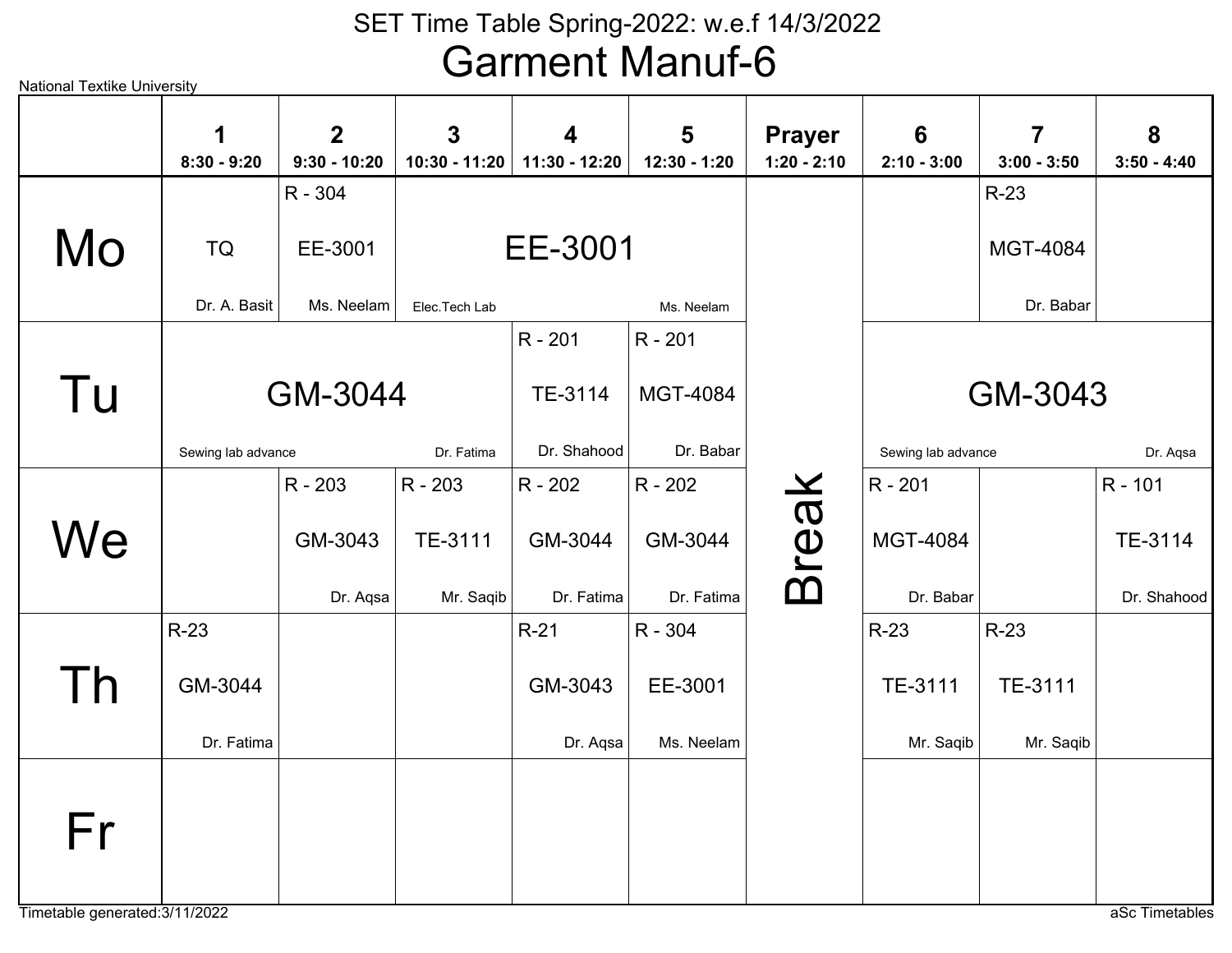National Textike University

|    | 1<br>$8:30 - 9:20$ | $\overline{2}$<br>$9:30 - 10:20$ | $\mathbf{3}$<br>$10:30 - 11:20$                              | 4<br>11:30 - 12:20 | 5<br>12:30 - 1:20 | <b>Prayer</b><br>$1:20 - 2:10$ | $6\phantom{1}6$<br>$2:10 - 3:00$ | $\overline{7}$<br>$3:00 - 3:50$                       | 8<br>$3:50 - 4:40$ |
|----|--------------------|----------------------------------|--------------------------------------------------------------|--------------------|-------------------|--------------------------------|----------------------------------|-------------------------------------------------------|--------------------|
|    |                    | R - 305                          | R - 305                                                      |                    | R - 102           |                                |                                  |                                                       |                    |
| Mo |                    | TE-4111                          | TE-4111                                                      |                    | <b>MGT-4089</b>   |                                |                                  |                                                       |                    |
|    |                    | Mr. Saeed                        | Mr. Saeed                                                    |                    | Mr. Saeed         |                                |                                  |                                                       |                    |
|    |                    | $R-24$                           |                                                              |                    | Group 1           |                                |                                  | $R-22$                                                | $R-22$             |
| Tu |                    | TE-4111                          | GM (IT Lab)                                                  | CS-4071            | Dr. Madeha        |                                |                                  | MGT-4089                                              | <b>MGT-4089</b>    |
|    |                    | Mr. Saeed                        |                                                              |                    |                   |                                |                                  | Mr. Saeed                                             | Mr. Saeed          |
|    |                    | GM (IT Lab)                      | GM (IT Lab)                                                  |                    | R - 304           |                                |                                  |                                                       |                    |
|    |                    |                                  |                                                              |                    |                   |                                |                                  |                                                       |                    |
| We |                    | CS-4071                          | CS-4071                                                      |                    | GM-4044           |                                |                                  |                                                       | Group 2            |
|    |                    | Dr. Madeha                       | Dr. Madeha                                                   |                    | Dr. Shagufta      | <b>Break</b>                   | GM (IT Lab)                      | CS-4071                                               | Dr. Madeha         |
|    |                    | R-303                            | R-303                                                        |                    |                   |                                |                                  |                                                       |                    |
| Th | <b>TQ</b>          | GM-4044                          | GM-4044                                                      |                    |                   |                                |                                  |                                                       |                    |
|    | Mr. Hassan         | Dr. Shagufta                     | Dr. Shagufta                                                 |                    |                   |                                |                                  |                                                       |                    |
|    |                    |                                  |                                                              |                    |                   |                                |                                  |                                                       |                    |
| Fr |                    |                                  | GM-4042                                                      |                    |                   |                                |                                  | GM-4042                                               |                    |
|    |                    |                                  | GMD Faculty / Dr. Aqsa / Dr. Fatima / Mr. Saeed / Dr. Madeha |                    |                   |                                |                                  | GMD Faculty / Dr. Aqsa / Dr. Fatima / Mr. Saeed / Dr. | Madeha             |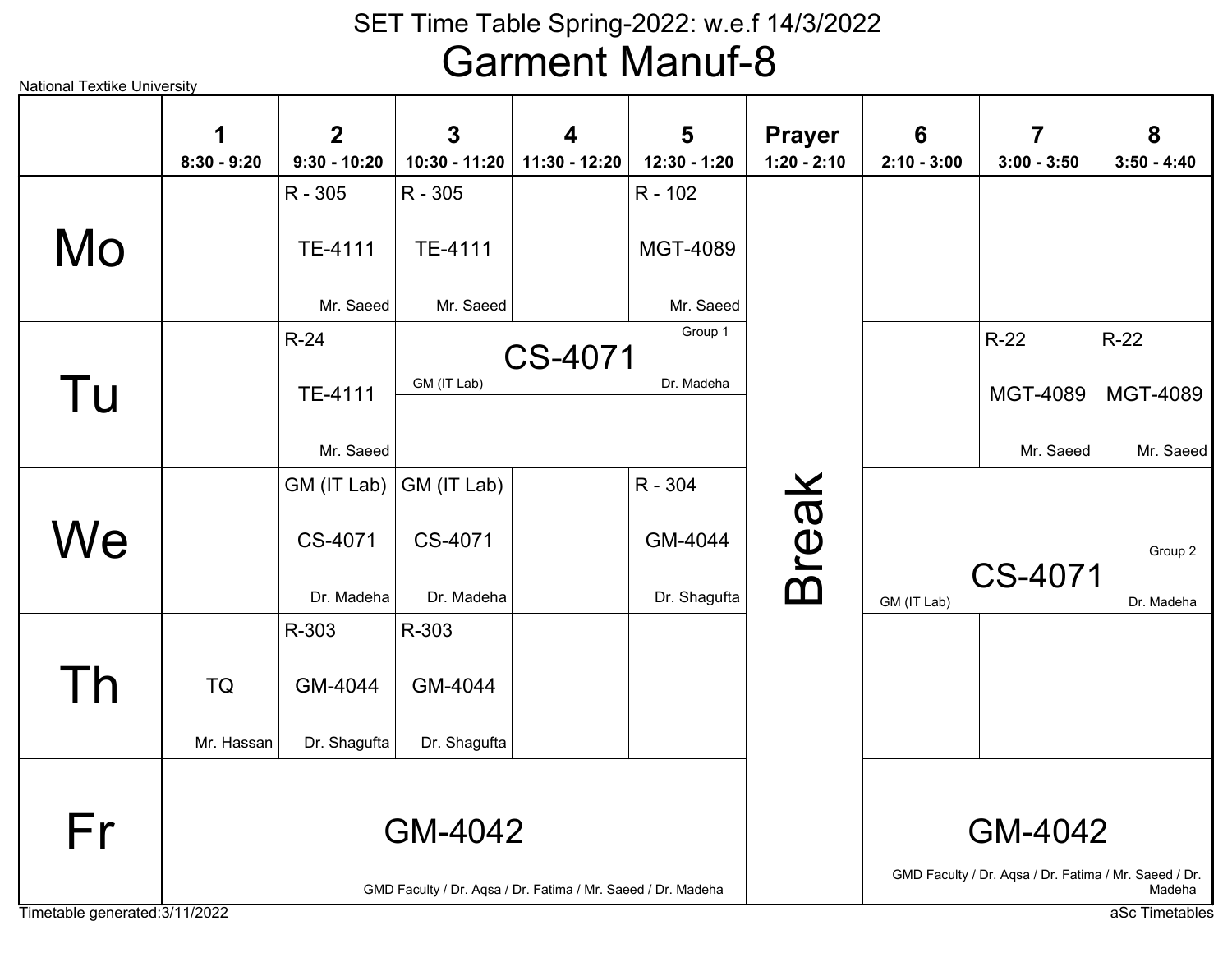National Textike UniversityCH-1001CH Lab 1 Dr. Tahir S. Group 1ME-1121Drawing Hall Mr. HassanCH-1001Dr. Tahir S. R-21TE-1112Dr. MuzzamilR - 202TE-1112Dr. MuzzamilR - 202CH-1001Dr. Tahir S.R-24ENG-1092Mr SufyanR-303TQMr ShabazR-21CH-1001Ch Lab 2 Dr. Tahir S. Group 2ENG-1092Mr SufyanR-302ENG-1092Mr SufyanR-302MA-1002Mr. SameerR - 103TE-1112Dr. MuzzamilR-401SS-1094Miss MaviaR - 102MA-1002Mr. SameerR - 101MA-1002Mr. SameerR - 101SS-1094Miss MaviaR - 101SS-1094Miss MaviaR - 101Break MoTu**We** ThFr**1 8:30 - 9:202 9:30 - 10:203 10:30 - 11:204 11:30 - 12:205 12:30 - 1:20Prayer 1:20 - 2:106 2:10 - 3:007 3:00 - 3:5083:50 - 4:40**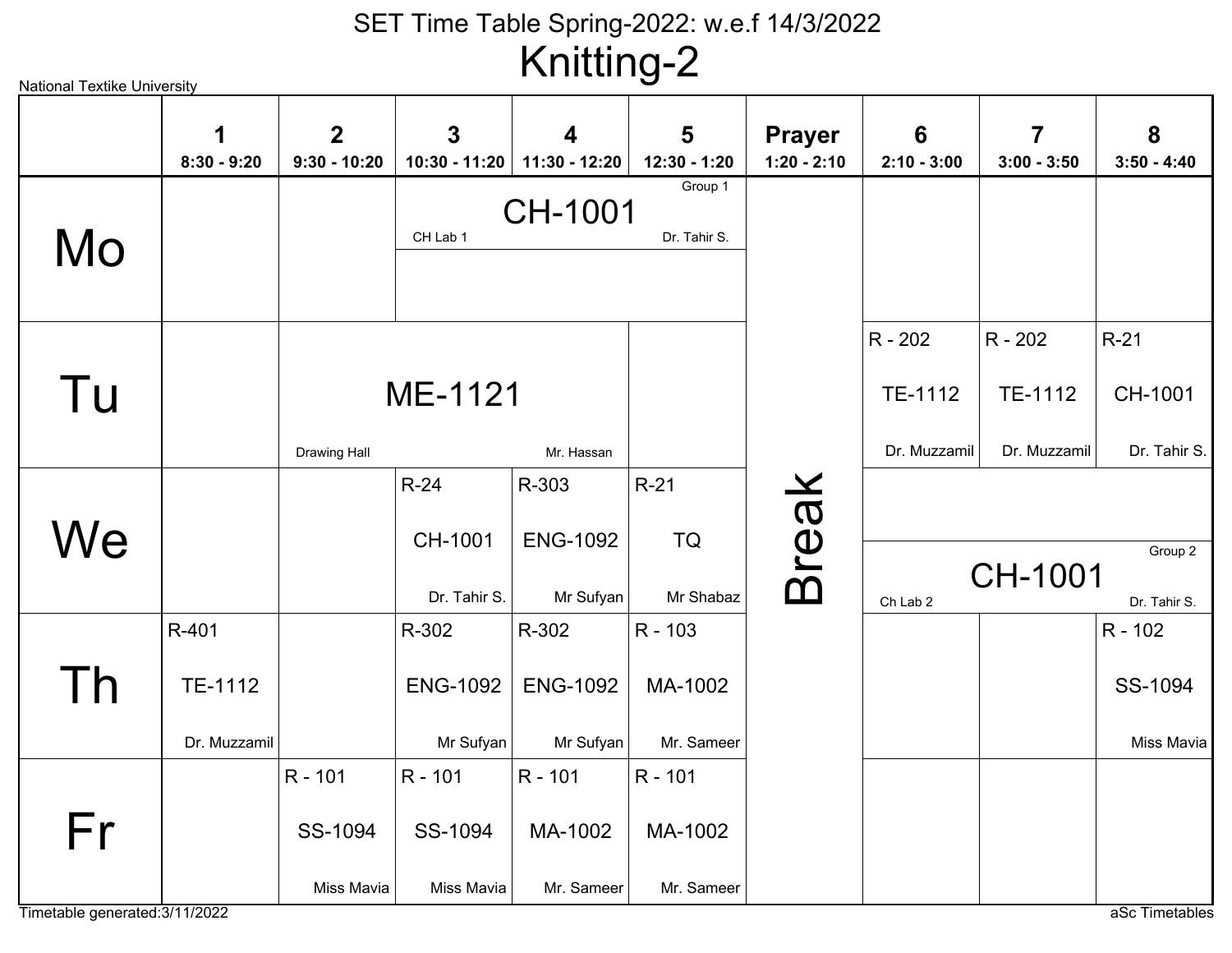#### SET Time Table Spring-2022: w.e.f 14/3/2022Knitting-4/Tech. Tex.-4

|    | 1                          | $\overline{2}$      | $\mathbf{3}$        | 4              | 5                   | <b>Prayer</b> | 6                          | $\overline{7}$ | 8             |
|----|----------------------------|---------------------|---------------------|----------------|---------------------|---------------|----------------------------|----------------|---------------|
|    | $8:30 - 9:20$              | $9:30 - 10:20$      | 10:30 - 11:20       | 11:30 - 12:20  | 12:30 - 1:20        | $1:20 - 2:10$ | $2:10 - 3:00$              | $3:00 - 3:50$  | $3:50 - 4:40$ |
|    | $R-21$                     | R-302               |                     | <b>PH-2001</b> | Group 1             |               | $R-22$                     |                |               |
| Mo | <b>TQ</b>                  | PH-2001             | Ph Lab 1            |                | Dr. Asim<br>Group 2 |               | TE-3114                    |                |               |
|    | Dr. Zulfiqar               | Dr. Asim            | Mechanical Workshop | ME-2122        | Mr. A Rehman        |               | Dr. Shahood                |                |               |
|    |                            | R - 203             | $R - 102$           | $R - 102$      |                     |               | R-302                      | $R-21$         |               |
| Tu |                            | TE-2114             | TE-2113             | TE-2113        |                     |               | PE-2102                    | PH-2001        |               |
|    |                            | Dr. Shagufta        | Dr. Munir           | Dr. Munir      |                     |               | Dr. Usman                  | Dr. Asim       |               |
|    |                            | TE-2114             | Group 1             | $R-20$         | $R-20$              |               |                            | TE-2113        | Group 1       |
| We | Sewing Lab basic           |                     | Dr. Shagufta        | PE-2102        | PE-2102             |               | TP Lab 2                   |                | Dr. Sharjeel  |
|    | <b>PH-2001</b><br>Ph Lab 1 | Group 2<br>Dr. Asim |                     | Dr. Usman      | Dr. Usman           | <b>Break</b>  |                            |                |               |
|    | R-301                      | R - 304             | R - 304             |                | R - 101             |               |                            |                | Group 1       |
|    |                            |                     |                     |                |                     |               | <b>Mechanical Workshop</b> | ME-2122        | Mr. A Rehman  |
| Th | TE-3114                    | ME-2122             | ME-2122             |                | TE-2114             |               |                            |                |               |
|    | Dr. Shahood                | Dr. Ali             | Dr. Ali             |                | Dr. Shagufta        |               |                            |                |               |
|    |                            |                     |                     |                |                     |               |                            |                |               |
| Fr |                            |                     |                     |                | Group 2             |               |                            |                | Group 2       |
|    |                            |                     |                     | TE-2113        |                     |               |                            | <b>TE-2114</b> |               |
|    |                            |                     | TP Lab1             |                | Dr. Sharjeel        |               | Sewing Lab basic           |                | Dr. Shagufta  |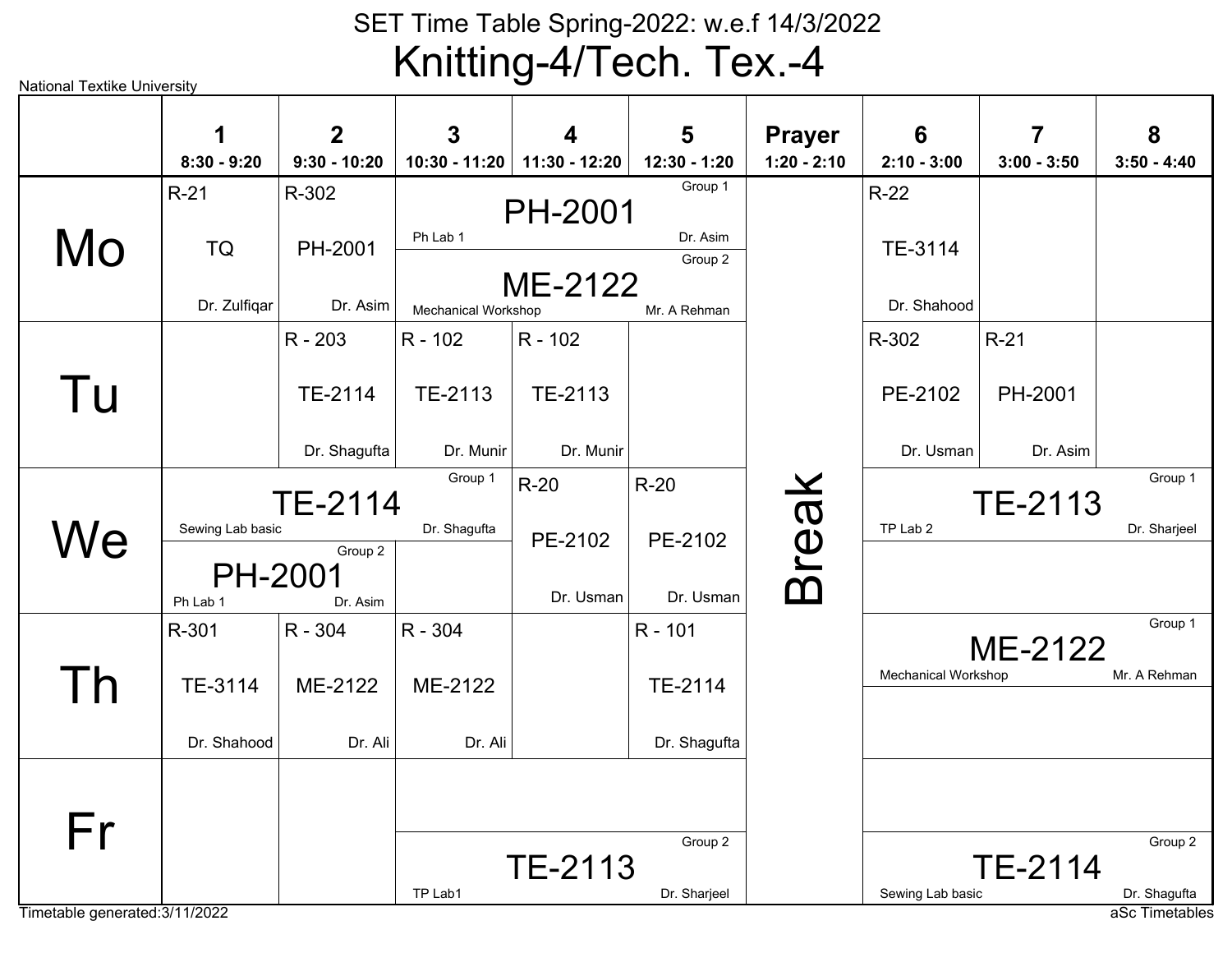| National Textike University |                    |                                  |                    |                    | ◡                 |                                |                    |                    |                    |
|-----------------------------|--------------------|----------------------------------|--------------------|--------------------|-------------------|--------------------------------|--------------------|--------------------|--------------------|
|                             | 1<br>$8:30 - 9:20$ | $\overline{2}$<br>$9:30 - 10:20$ | 3<br>10:30 - 11:20 | 4<br>11:30 - 12:20 | 5<br>12:30 - 1:20 | <b>Prayer</b><br>$1:20 - 2:10$ | 6<br>$2:10 - 3:00$ | 7<br>$3:00 - 3:50$ | 8<br>$3:50 - 4:40$ |
|                             |                    | R - 203                          | R - 203            | R - 201            | R - 201           |                                |                    |                    |                    |
| Mo                          |                    | TE-3111                          | TE-3111            | TE-3115            | TE-3115           |                                |                    | <b>KN-3053</b>     |                    |
|                             |                    | Dr Imran                         | Dr Imran           | Dr. A. Rehman      | Dr. A. Rehman     |                                | Kn Lab             |                    | Mr Shabaz          |
|                             | R - 203            | KN (IT Lab)                      |                    |                    |                   |                                | $R-24$             | R - 201            | R - 201            |
| Tu                          | KN-3053            | KN-3054                          |                    | EE-3001            |                   |                                | KN-3053            | EE-3001            | EE-3001            |
|                             | Mr Shabaz          | Dr. Habib                        | Elec.Tech Lab      |                    | Ms. Neelam        |                                | Mr Shabaz          | Dr. Haroon         | Dr. Haroon         |
|                             |                    |                                  |                    |                    |                   |                                | KN (IT Lab)        | KN (IT Lab)        | KN (IT Lab)        |
| We                          |                    |                                  | <b>KN-3054</b>     |                    |                   | <b>Break</b>                   | KN-3054            | CS-3072            | CS-3072            |
|                             |                    | Kn Lab                           |                    | Dr. Habib          |                   |                                | Dr. Habib          | Mr Ashraf          | Mr Ashraf          |
|                             |                    | R - 305                          |                    | R - 203            |                   |                                |                    |                    |                    |
| Th                          |                    | KN-3053                          |                    | TE-3111            |                   |                                |                    | <b>CS-3072</b>     |                    |
|                             |                    | Mr Shabaz                        |                    | Dr Imran           |                   |                                | KN (IT Lab)        |                    | Mr Ashraf          |
|                             |                    | R - 102                          |                    |                    |                   |                                |                    |                    |                    |
| Fr                          |                    | TQ                               |                    |                    |                   |                                |                    |                    |                    |
|                             |                    | Dr. A. Rehman                    |                    |                    |                   |                                |                    |                    |                    |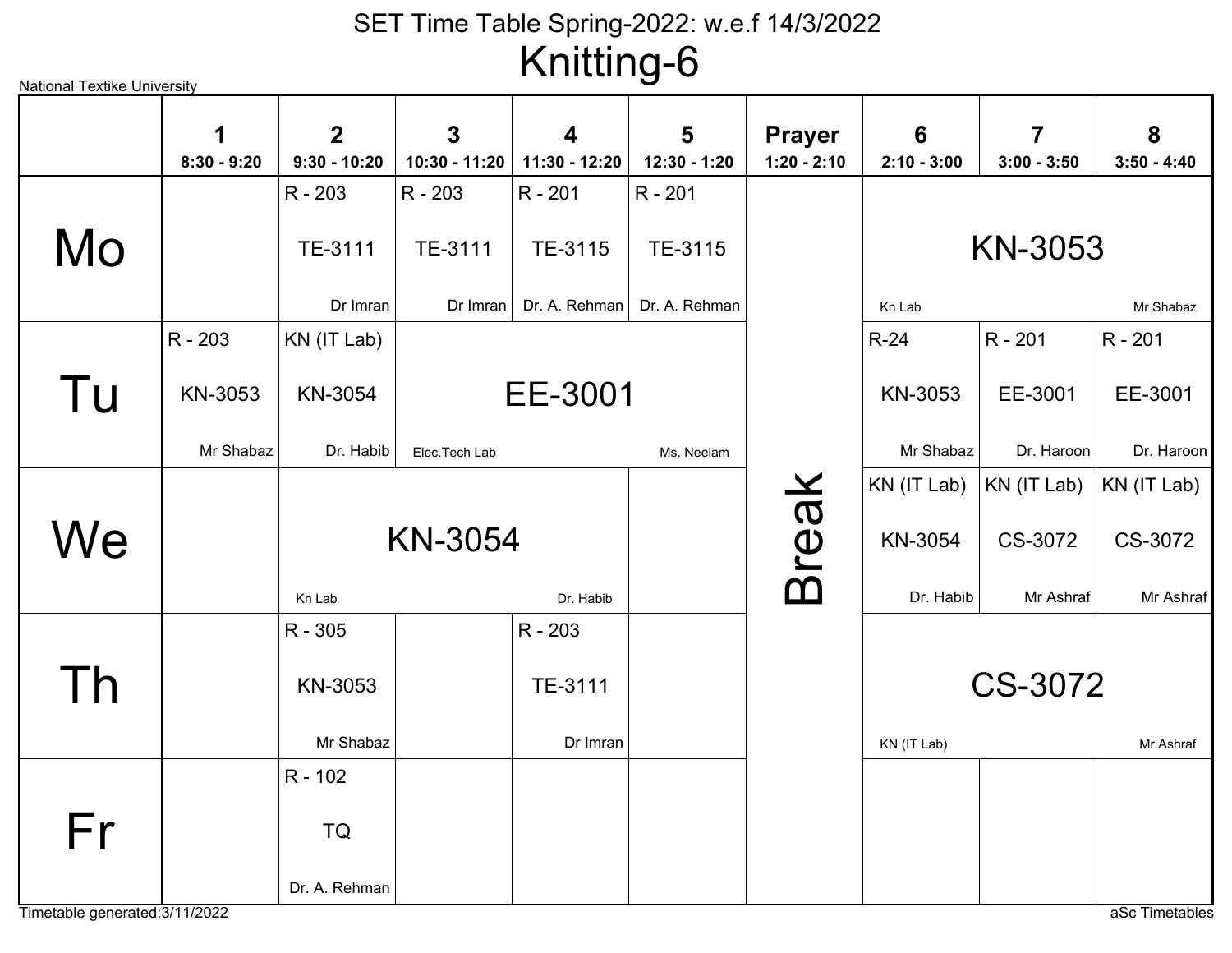| <b>National Textike University</b> |                    |                                                                                  |                    | ີ່ສ                |                   |                                |                                  |                                                                             |                        |
|------------------------------------|--------------------|----------------------------------------------------------------------------------|--------------------|--------------------|-------------------|--------------------------------|----------------------------------|-----------------------------------------------------------------------------|------------------------|
|                                    | 1<br>$8:30 - 9:20$ | $\boldsymbol{2}$<br>$9:30 - 10:20$                                               | 3<br>10:30 - 11:20 | 4<br>11:30 - 12:20 | 5<br>12:30 - 1:20 | <b>Prayer</b><br>$1:20 - 2:10$ | $6\phantom{1}6$<br>$2:10 - 3:00$ | 7<br>$3:00 - 3:50$                                                          | 8<br>$3:50 - 4:40$     |
|                                    |                    |                                                                                  | R - 304            |                    |                   |                                | R-301                            | $R - 203$                                                                   | R - 203                |
| Mo                                 | TQ                 |                                                                                  | TE-4111            |                    |                   |                                | MGT-4089                         | KN-4053                                                                     | KN-4053                |
|                                    | Dr. Affan          |                                                                                  | Dr. Affan          |                    |                   |                                | Dr. Babar                        | Mr Ashraf                                                                   | Mr Ashraf              |
|                                    |                    | R-301                                                                            |                    |                    |                   |                                | $R-20$                           |                                                                             | R - 202                |
| Tu                                 |                    | KN-4053                                                                          |                    | <b>KN-4054</b>     |                   |                                | <b>MGT-4089</b>                  |                                                                             | KN-4054                |
|                                    |                    | Mr Ashraf                                                                        | Kn Lab             |                    | Dr. Muzzamil      |                                | Dr. Babar                        |                                                                             | Dr. Muzzamil           |
|                                    |                    |                                                                                  | R-302              | R - 305            | R - 305           |                                |                                  | R - 201                                                                     | R - 201                |
| We                                 |                    |                                                                                  | <b>MGT-4089</b>    | KN-4054            | KN-4054           | <b>Break</b>                   |                                  | TE-4111                                                                     | TE-4111                |
|                                    |                    |                                                                                  | Dr. Babar          | Dr. Muzzamil       | Dr. Muzzamil      |                                |                                  | Dr. Affan                                                                   | Dr. Affan              |
| Th                                 |                    | Knitting faculty / Dr. Habib / Mr Ashraf / Dr. Muzzamil / Dr. Haroon / Mr Shabaz | <b>KN-4051</b>     |                    |                   |                                |                                  | <b>KN-4051</b><br>Knitting faculty / Dr. Habib / Mr Ashraf / Dr. Muzzamil / | Dr. Haroon / Mr Shabaz |
| Fr                                 |                    |                                                                                  |                    |                    |                   |                                |                                  |                                                                             |                        |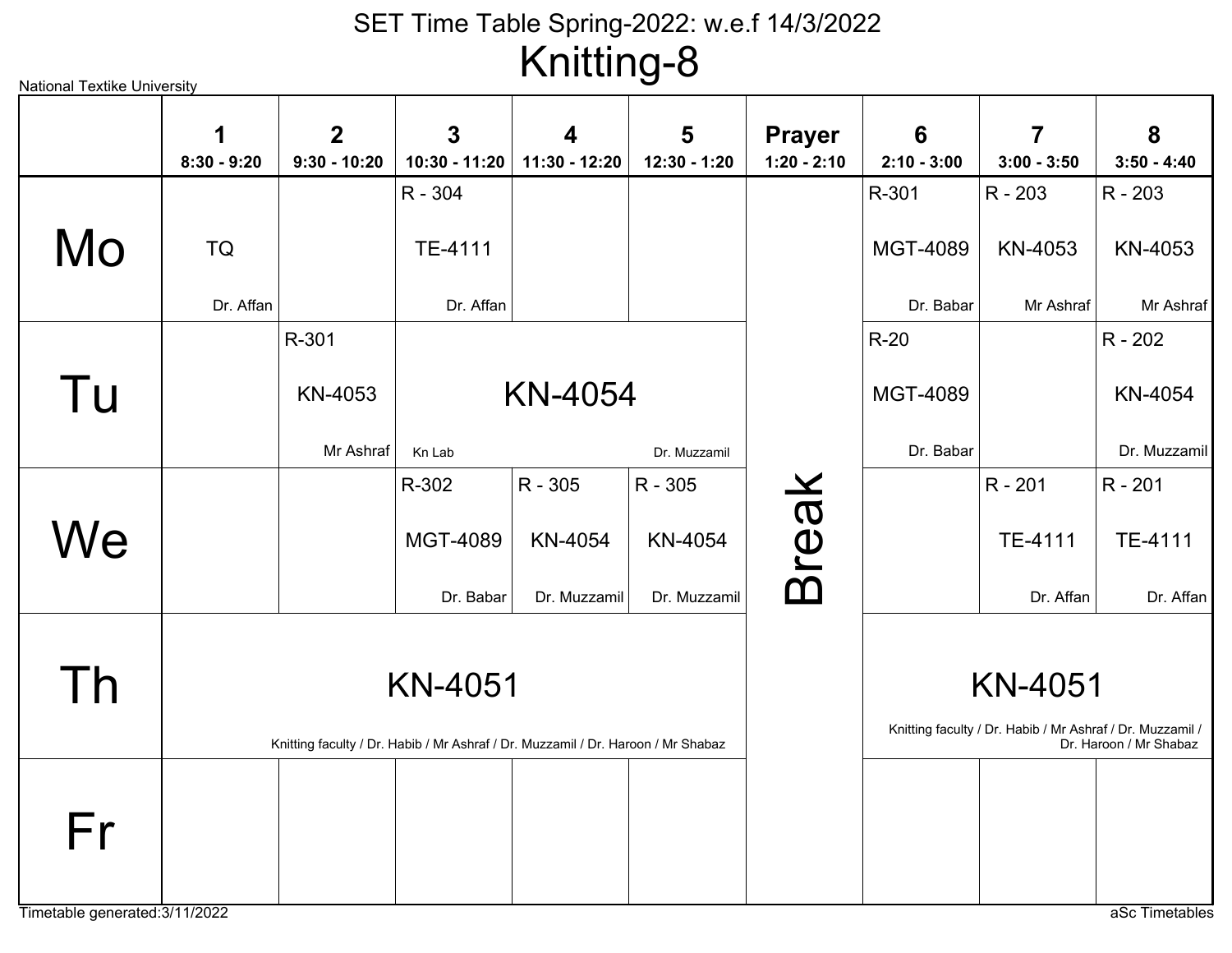TET-2 (A)

|               | 1<br>$8:30 - 9:20$ | 2 <sup>1</sup><br>$9:30 - 10:20$ | $\mathbf{3}$<br>10:30 - 11:20 | $\overline{\mathbf{4}}$<br>$11:30 - 12:20$ | 5<br>12:30 - 1:20 | <b>Prayer</b><br>$1:20 - 2:10$ | 6<br>$2:10 - 3:00$  | $\overline{7}$<br>$3:00 - 3:50$ | 8<br>$3:50 - 4:40$ |
|---------------|--------------------|----------------------------------|-------------------------------|--------------------------------------------|-------------------|--------------------------------|---------------------|---------------------------------|--------------------|
|               |                    | R - 103                          | R - 103                       | R - 304                                    | R - 304           |                                |                     |                                 |                    |
| Mo            | <b>TQ</b>          | <b>TT-1062</b>                   | TT-1062                       | <b>STAT-1003</b>                           | PE-2102           |                                |                     |                                 |                    |
|               | Dr. Sharjeel       | Dr. Sheraz                       | Dr. Sheraz                    | Dr. Salman                                 | Miss Ayesha       |                                |                     |                                 |                    |
|               | R - 102            |                                  | R-401                         | R-401                                      | R - 101           |                                |                     |                                 |                    |
| Tu            | TT-1062            |                                  | SS-1095                       | SS-1095                                    | <b>STAT-1003</b>  |                                |                     | ME-2122                         |                    |
|               | Dr. Sheraz         |                                  | Ms. Asifa                     | Ms. Asifa                                  | Dr. Salman        |                                | Mechanical Workshop |                                 | Mr. A Rehman       |
|               |                    | R-402                            | R-402                         | R - 102                                    | R - 203           |                                | R-303               | R - 202                         | R - 202            |
| $N\mathbf{e}$ |                    | PE-2102                          | PE-2102                       | <b>ENG-1095</b>                            | <b>STAT-1003</b>  | <b>Break</b>                   | ME-2122             | HU-1092                         | HU-1092            |
|               |                    | Miss Ayesha                      | Miss Ayesha                   | Ms. Asma                                   | Dr. Salman        |                                | Mr. Hassan          | Ms. Sadia                       | Ms. Sadia          |
|               |                    |                                  | R - 103                       |                                            | R-301             |                                |                     |                                 |                    |
| Γh            |                    |                                  | <b>ENG-1095</b>               |                                            | ME-2122           |                                |                     |                                 |                    |
|               |                    |                                  | Ms. Asma                      |                                            | Mr. Hassan        |                                |                     |                                 |                    |
| Fr            |                    |                                  |                               |                                            |                   |                                |                     |                                 |                    |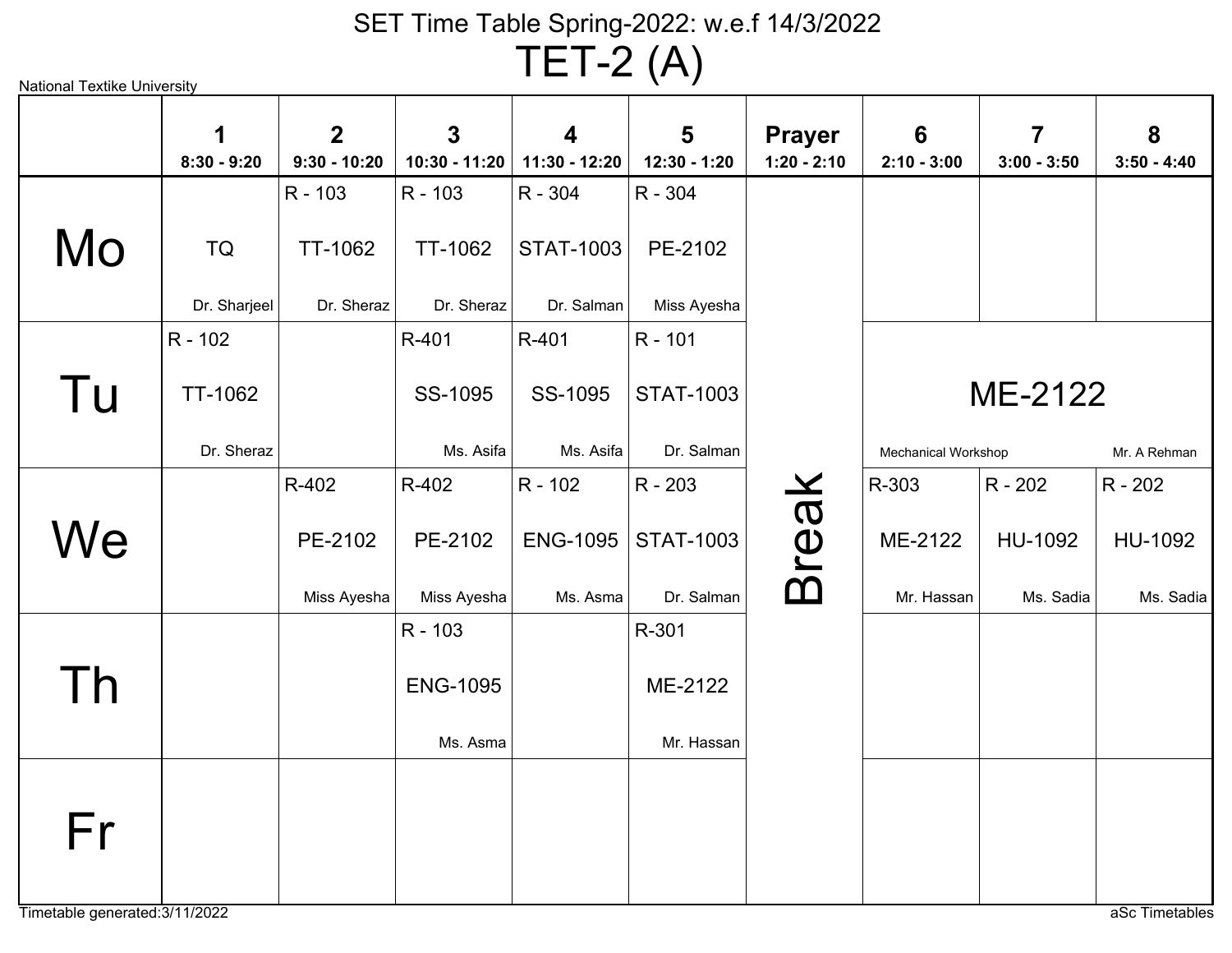TET 2 (B)

| <b>National Textike University</b> |  |
|------------------------------------|--|
|                                    |  |

|    | 1<br>$8:30 - 9:20$ | 2 <sup>1</sup><br>$9:30 - 10:20$ | $\mathbf{3}$<br>$10:30 - 11:20$ | $\overline{\mathbf{4}}$<br>11:30 - 12:20 | 5<br>12:30 - 1:20 | <b>Prayer</b><br>$1:20 - 2:10$ | 6<br>$2:10 - 3:00$ | $\overline{7}$<br>$3:00 - 3:50$ | 8<br>$3:50 - 4:40$ |
|----|--------------------|----------------------------------|---------------------------------|------------------------------------------|-------------------|--------------------------------|--------------------|---------------------------------|--------------------|
|    |                    |                                  |                                 | R - 101                                  | R - 101           |                                | R - 103            |                                 | $R-22$             |
| Mo | TQ                 |                                  |                                 | <b>TT-1062</b>                           | <b>TT-1062</b>    |                                | PE-2102            |                                 | ME-2122            |
|    | Dr. Sharjeel       |                                  |                                 | Dr. Sheraz                               | Dr. Sheraz        |                                | Dr. K. Bangash     |                                 | Mr. Saqib          |
|    |                    | R - 201                          |                                 |                                          |                   |                                | R - 101            | R - 203                         | R - 103            |
| Tu |                    | <b>TT-1062</b>                   |                                 | ME-2122                                  |                   |                                | PE-2102            | HU-1092                         | <b>STAT-1003</b>   |
|    |                    | Dr. Sheraz                       | Mechanical Workshop             |                                          | Mr. A Rehman      |                                | Dr. K. Bangash     | Ms. Sadia                       | Dr. Salman         |
|    |                    | R - 202                          | R - 201                         | R - 203                                  |                   |                                | $R-21$             | $R-21$                          | $R-21$             |
| We |                    | PE-2102                          | SS-1095                         | <b>STAT-1003</b>                         |                   | <b>Break</b>                   | <b>ENG-1095</b>    | <b>ENG-1095</b>                 | ME-2122            |
|    |                    | Dr. K. Bangash                   | Ms. Asifa                       | Dr. Salman                               |                   |                                | Ms. Asma           | Ms. Asma                        | Mr. Saqib          |
|    |                    |                                  | R - 201                         | R - 201                                  |                   |                                |                    | $R-21$                          |                    |
| Th |                    |                                  | <b>STAT-1003</b>                | HU-1092                                  |                   |                                |                    | SS-1095                         |                    |
|    |                    |                                  | Dr. Salman                      | Ms. Sadia                                |                   |                                |                    | Ms. Asifa                       |                    |
| Fr |                    |                                  |                                 |                                          |                   |                                |                    |                                 |                    |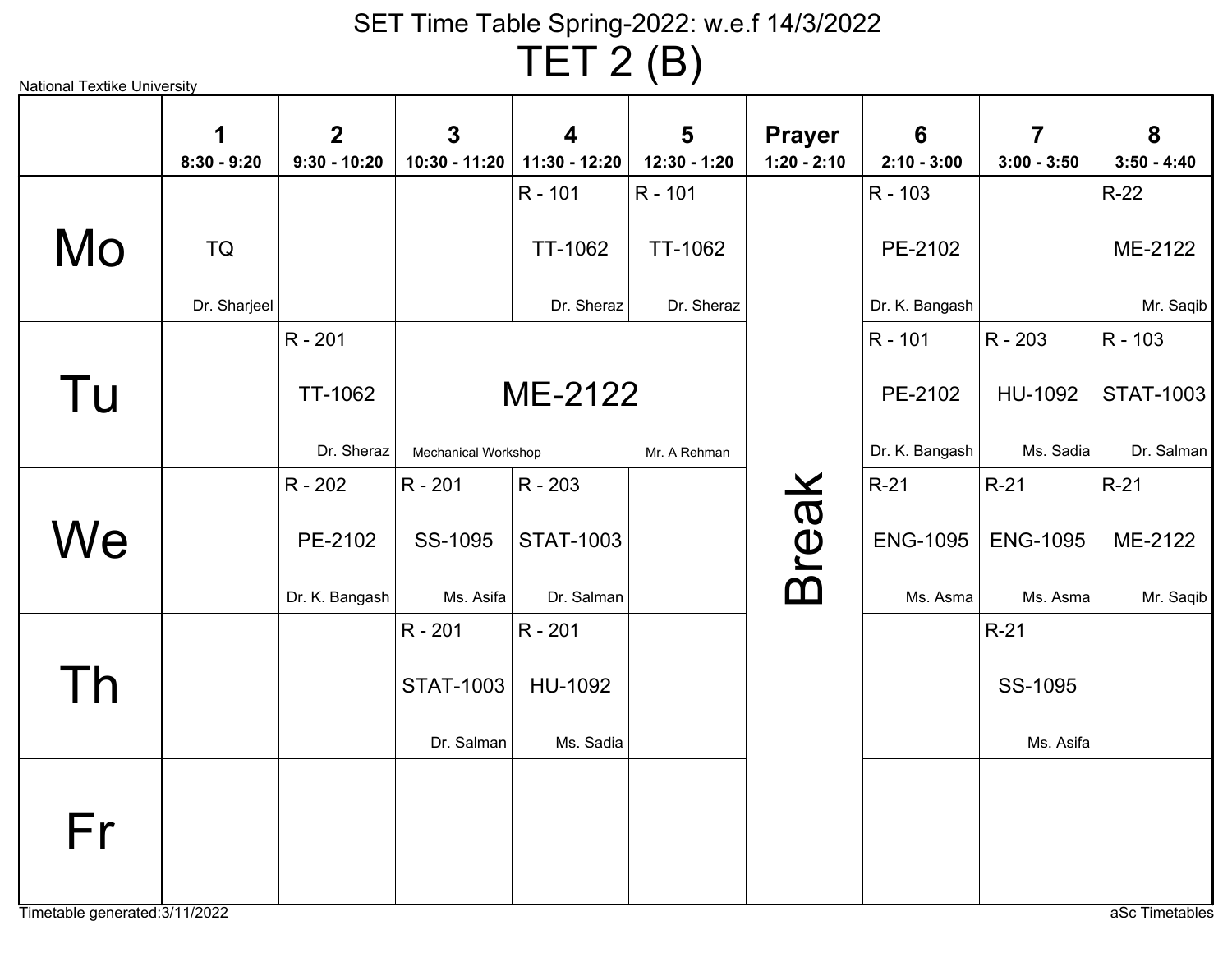TET-4

| National Textike University |                                  |                    |                                                                                         |                   |                                  |                                          |                                 |                                                        |
|-----------------------------|----------------------------------|--------------------|-----------------------------------------------------------------------------------------|-------------------|----------------------------------|------------------------------------------|---------------------------------|--------------------------------------------------------|
| 1<br>$8:30 - 9:20$          | $\overline{2}$<br>$9:30 - 10:20$ | $\mathbf{3}$       | 4<br>11:30 - 12:20                                                                      | 5<br>12:30 - 1:20 | <b>Prayer</b><br>$1:20 - 2:10$   | 6<br>$2:10 - 3:00$                       | $\overline{7}$<br>$3:00 - 3:50$ | 8<br>$3:50 - 4:40$                                     |
|                             | $R-24$                           |                    |                                                                                         |                   |                                  | R - 202                                  | R - 202                         | R - 304                                                |
| TQ                          | <b>TT-2070</b>                   |                    |                                                                                         |                   |                                  | <b>MGT-4084</b>                          | <b>MGT-4084</b>                 | <b>TT-2068</b>                                         |
| Dr. Faheem                  |                                  | YM Lab 2           |                                                                                         | Dr. Faheem        |                                  | Mr. Farooq                               | Mr. Farooq                      | Dr. Jawad                                              |
|                             | R-302                            | R - 203            | R-303                                                                                   | R-303             |                                  |                                          |                                 |                                                        |
|                             | <b>TT-2066</b>                   | TT-2070            | TT-2067                                                                                 | TT-2067           |                                  |                                          |                                 |                                                        |
|                             |                                  |                    | Dr. Amna                                                                                | Dr. Amna          |                                  | FM Lab                                   |                                 | Dr. Zuhaib                                             |
|                             | R - 304                          |                    |                                                                                         |                   |                                  | $R-24$                                   | $R-24$                          |                                                        |
|                             | MGT-4084                         |                    |                                                                                         |                   |                                  | <b>TT-2069</b>                           | <b>TT-2069</b>                  |                                                        |
|                             |                                  | <b>Testing Lab</b> |                                                                                         | Dr. Faheem        |                                  | Dr. Faheem                               | Dr. Faheem                      |                                                        |
|                             |                                  |                    | $R-23$                                                                                  | R - 201           |                                  |                                          |                                 |                                                        |
|                             |                                  |                    | <b>TT-2068</b>                                                                          | TT-2066           |                                  |                                          |                                 |                                                        |
| TP Lab1                     |                                  | Dr. Amna           | Dr. Jawad                                                                               | Dr. Faheem        |                                  |                                          |                                 | Dr. Jawad                                              |
|                             |                                  |                    |                                                                                         |                   |                                  |                                          |                                 |                                                        |
|                             |                                  |                    |                                                                                         |                   |                                  |                                          |                                 |                                                        |
|                             |                                  |                    | 10:30 - 11:20<br>Dr. Zuhaib<br>Dr. Faheem<br>Dr. Zuhaib<br>Mr. Farooq<br><b>TT-2067</b> |                   | <b>TT-2069</b><br><b>TT-2066</b> | $\boldsymbol{\varkappa}$<br><b>Breal</b> |                                 | <b>TT-2070</b><br><b>TT-2068</b><br>Sewing lab advance |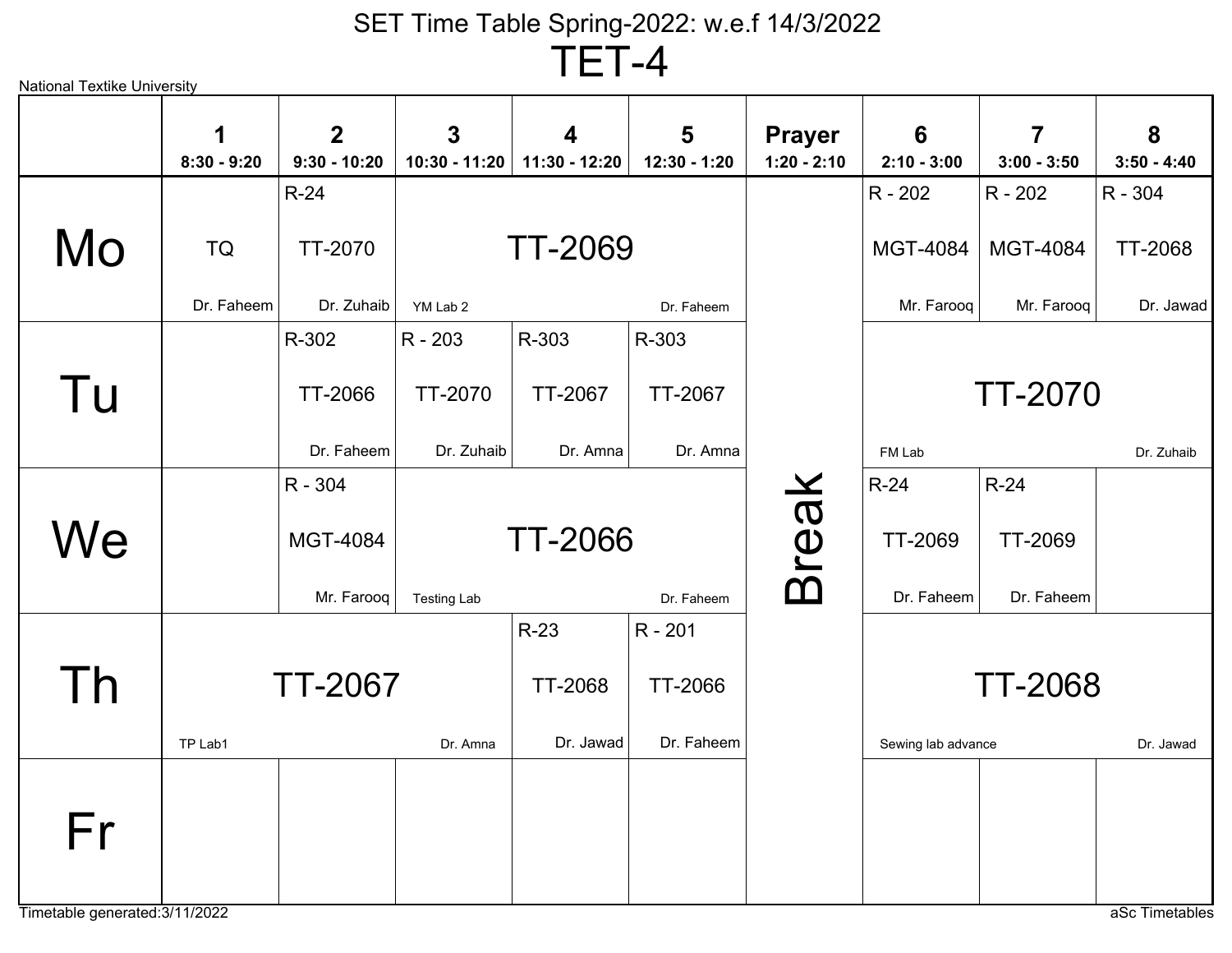TET-6

| <b>National Textike University</b> |                    |                                |                               |                                   |                    |                                |                    |                                 |                    |
|------------------------------------|--------------------|--------------------------------|-------------------------------|-----------------------------------|--------------------|--------------------------------|--------------------|---------------------------------|--------------------|
|                                    | 1<br>$8:30 - 9:20$ | $\mathbf{2}$<br>$9:30 - 10:20$ | $\mathbf{3}$<br>10:30 - 11:20 | $\boldsymbol{4}$<br>11:30 - 12:20 | 5<br>12:30 - 1:20  | <b>Prayer</b><br>$1:20 - 2:10$ | 6<br>$2:10 - 3:00$ | $\overline{7}$<br>$3:00 - 3:50$ | 8<br>$3:50 - 4:40$ |
|                                    |                    | R-402                          |                               |                                   |                    |                                | R - 102            |                                 |                    |
| Mo                                 | TQ                 | TT-3066                        |                               | <b>TT-3066</b>                    |                    |                                | <b>ENG-3092</b>    |                                 |                    |
|                                    | Dr. Faheem         | Dr. Jawad                      | Sewing lab advance            |                                   | Dr. Jawad          |                                | Ms. Asma           |                                 |                    |
|                                    | R - 101            | R - 101                        | $R-20$                        | $R-20$                            |                    |                                |                    |                                 |                    |
| Tu                                 | TT-3067            | TT-3067                        | <b>TT-3068</b>                | TT-3068                           |                    |                                |                    | <b>TT-3069</b>                  |                    |
|                                    | Mr. Bilal          | Mr. Bilal                      | Dr. Hafsa                     | Dr. Hafsa                         |                    |                                | TP Lab 2           |                                 | Dr. Rashid         |
| We                                 |                    |                                | YM Lab                        | <b>TT-3067</b>                    | Mr. Bilal          | <b>Break</b>                   | FM Lab 2           | <b>TT-3068</b>                  | Dr. Hafsa          |
|                                    |                    | R-301                          | R-301                         |                                   | R-303              |                                | R - 101            |                                 |                    |
| Th                                 |                    | TT-3069                        | TT-3069                       |                                   | TT-3066            |                                | <b>ENG-3092</b>    |                                 |                    |
|                                    |                    | Dr. Rashid                     | Dr. Rashid                    |                                   | Dr. Jawad          |                                | Ms. Asma           |                                 |                    |
| Fr                                 |                    |                                | <b>TT-3070</b>                |                                   | <b>TET</b> faculty |                                |                    | <b>TT-3070</b>                  | <b>TET</b> faculty |
| Timetable generated: 3/11/2022     |                    |                                |                               |                                   |                    |                                |                    |                                 | aSc Timetables     |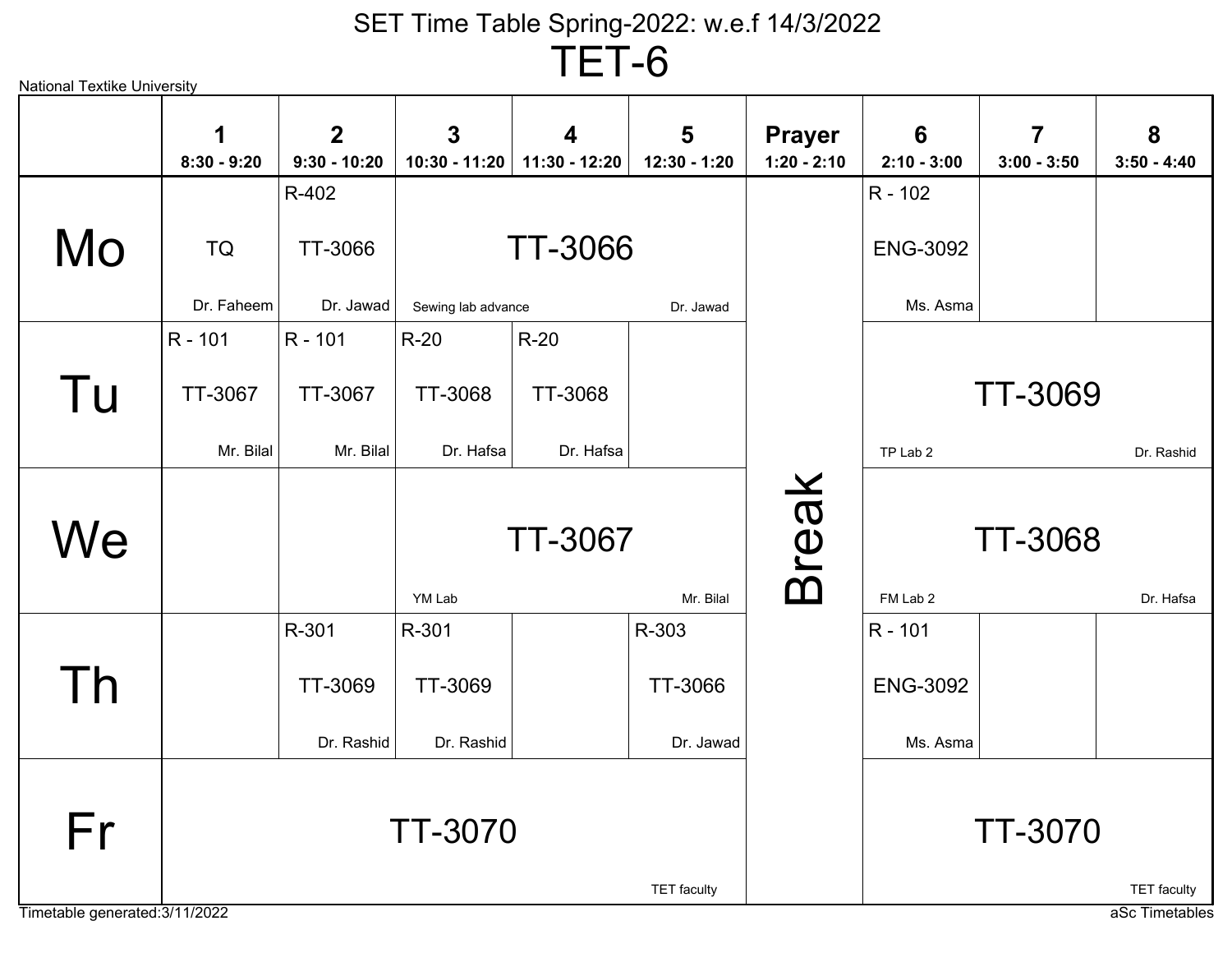TET-8

| <b>National Textike University</b> |               |                                |                               |                    |                                  |                                |                    |                                          |                    |
|------------------------------------|---------------|--------------------------------|-------------------------------|--------------------|----------------------------------|--------------------------------|--------------------|------------------------------------------|--------------------|
|                                    | $8:30 - 9:20$ | $\mathbf{2}$<br>$9:30 - 10:20$ | $\mathbf{3}$<br>10:30 - 11:20 | 4<br>11:30 - 12:20 | $5\phantom{1}$<br>$12:30 - 1:20$ | <b>Prayer</b><br>$1:20 - 2:10$ | 6<br>$2:10 - 3:00$ | $\overline{\mathbf{7}}$<br>$3:00 - 3:50$ | 8<br>$3:50 - 4:40$ |
| Mo                                 | <b>TQ</b>     |                                |                               |                    |                                  |                                |                    |                                          |                    |
|                                    | Dr. Faheem    |                                |                               |                    |                                  |                                |                    |                                          |                    |
|                                    |               |                                | R - 101                       |                    | $R-24$                           |                                |                    |                                          |                    |
| Tu                                 |               |                                | MGT-4089                      |                    | SS-2095                          |                                |                    |                                          |                    |
|                                    |               |                                | Mr. Bilal                     |                    | Dr. Faiza                        |                                |                    |                                          |                    |
|                                    | R - 103       | R - 103                        | R - 202                       | R-302              | R-302                            |                                |                    |                                          |                    |
| We                                 | MGT-4089      | MGT-4089                       | SS-2095                       | TE-4111            | TE-4111                          | <b>Break</b>                   |                    |                                          |                    |
|                                    | Mr. Bilal     | Mr. Bilal                      | Dr. Faiza                     | Dr. Amna           | Dr. Amna                         |                                |                    |                                          |                    |
|                                    |               |                                |                               | R - 101            | R - 202                          |                                |                    |                                          |                    |
| Th                                 |               |                                |                               | SS-2095            | TE-4111                          |                                |                    |                                          |                    |
|                                    |               |                                |                               | Dr. Faiza          | Dr. Amna                         |                                |                    |                                          |                    |
|                                    |               |                                |                               |                    |                                  |                                |                    |                                          |                    |
| Fr                                 |               |                                | <b>TT-4065</b>                |                    |                                  |                                |                    | <b>TT-4065</b>                           |                    |
|                                    |               |                                |                               |                    | <b>TET</b> faculty               |                                |                    |                                          | <b>TET</b> faculty |
| Timetable generated: 3/11/2022     |               |                                |                               |                    |                                  |                                |                    |                                          | aSc Timetables     |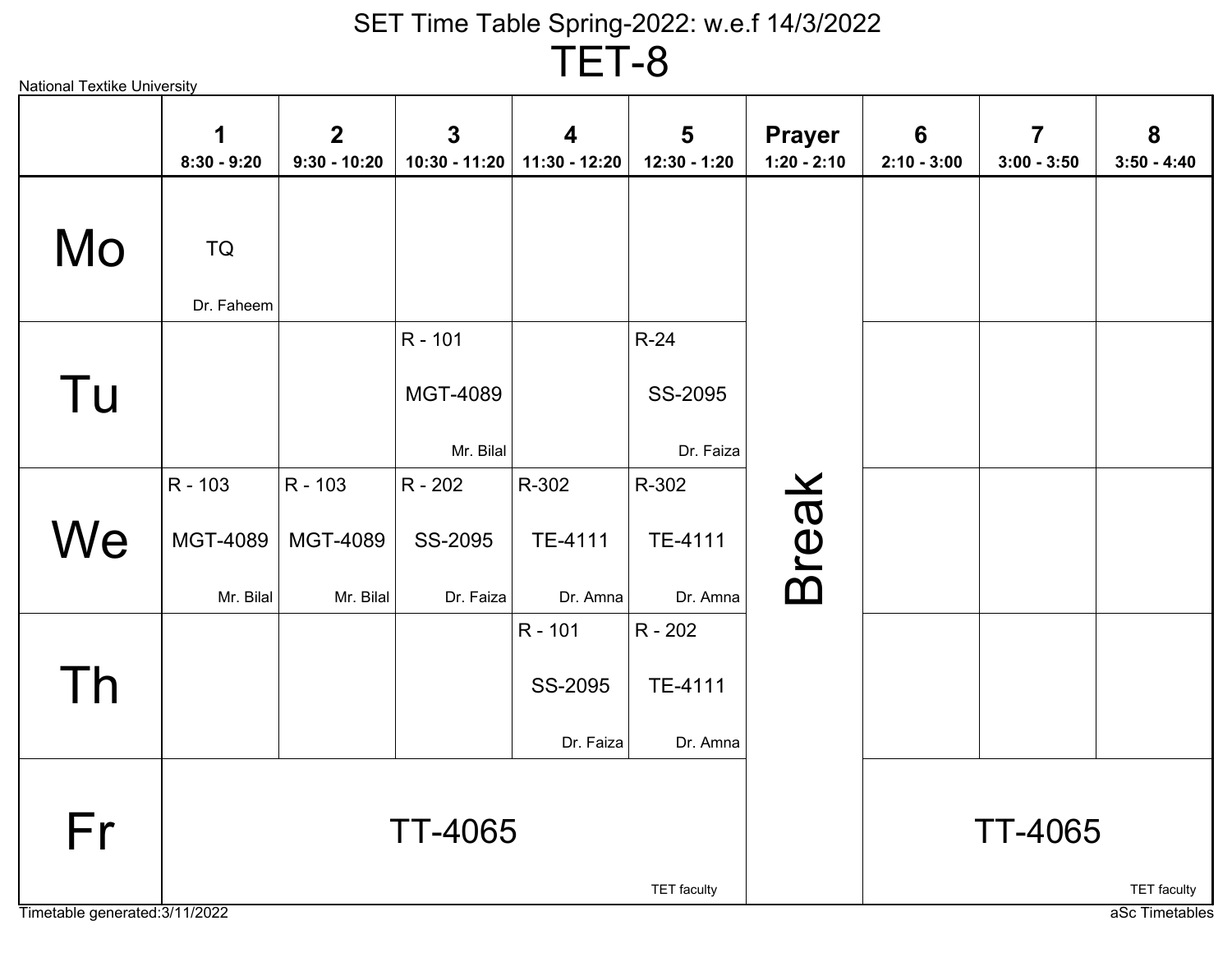National Textike University

|    | 1<br>$8:30 - 9:20$ | $\overline{2}$<br>$9:30 - 10:20$ | $\overline{3}$<br>10:30 - 11:20 | $\overline{\mathbf{4}}$<br>11:30 - 12:20 | 5<br>12:30 - 1:20 | <b>Prayer</b><br>$1:20 - 2:10$ | 6<br>$2:10 - 3:00$ | $\overline{7}$<br>$3:00 - 3:50$ | 8<br>$3:50 - 4:40$ |
|----|--------------------|----------------------------------|---------------------------------|------------------------------------------|-------------------|--------------------------------|--------------------|---------------------------------|--------------------|
|    |                    |                                  |                                 | R-301                                    | R-301             |                                |                    | R - 102                         |                    |
| Mo | <b>TQ</b>          |                                  |                                 | PE-1102                                  | PE-1102           |                                |                    | <b>ENG-1092</b>                 |                    |
|    | Ms. Rabia          |                                  |                                 | Ms. Iqra                                 | Ms. Iqra          |                                |                    | Ms. Asma                        |                    |
|    | R-301              | R - 304                          |                                 |                                          |                   |                                | R - 203            | $R-20$                          |                    |
| Tu | PE-1102            | CH-1001                          |                                 | <b>CH-1001</b>                           |                   |                                | CS-1071            | SS-1094                         |                    |
|    | Ms. Iqra           | Dr. Zufliqar                     | CH Lab 1                        |                                          | Dr. Zufliqar      |                                | Dr. Salman         | Ms. Asifa                       |                    |
|    |                    | R-302                            | R - 102                         |                                          | R - 102           |                                |                    |                                 |                    |
| We |                    | CH-1001                          | <b>ENG-1092</b>                 |                                          | CS-1071           | <b>Break</b>                   |                    |                                 |                    |
|    |                    | Dr. Zufligar                     | Ms. Asma                        |                                          | Dr. Salman        |                                |                    |                                 |                    |
|    | R - 102            | R - 102                          | R - 102                         |                                          |                   |                                |                    |                                 |                    |
| Th | <b>ENG-1092</b>    | SS-1094                          | SS-1094                         |                                          |                   |                                |                    | CS-1071                         |                    |
|    | Ms. Asma           | Ms. Asifa                        | Ms. Asifa                       |                                          |                   |                                | GM (IT Lab)        |                                 | Dr. Salman         |
|    |                    |                                  |                                 |                                          |                   |                                |                    |                                 |                    |
| Fr |                    |                                  |                                 |                                          |                   |                                |                    | ME-1121                         |                    |
|    |                    |                                  |                                 |                                          |                   |                                | Drawing Hall       |                                 | Miss Ayesha        |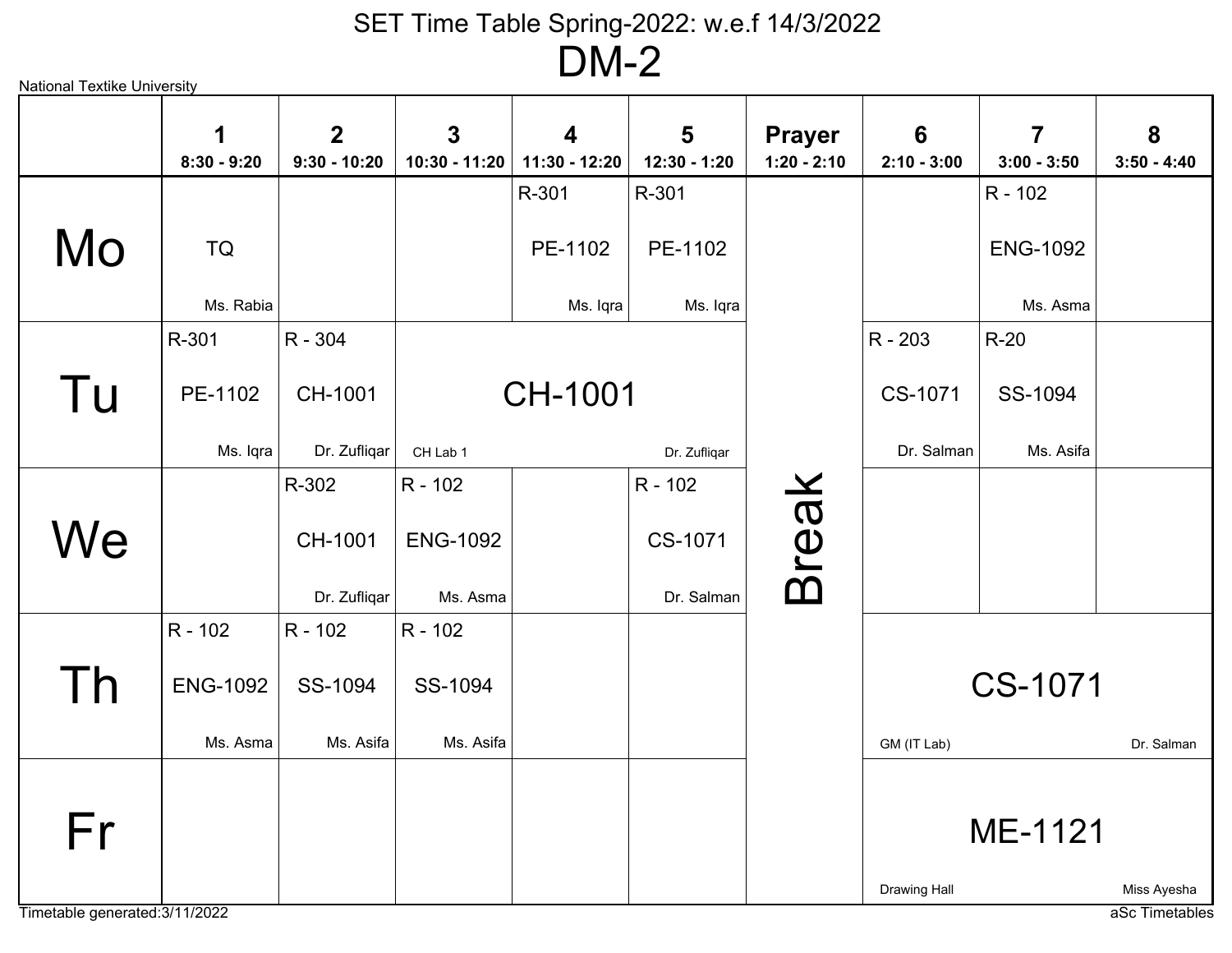|     | 1             | 2 <sup>2</sup> | $\overline{3}$                | $\overline{\mathbf{4}}$                   | 5            | <b>Prayer</b> | 6             | $\overline{7}$ | 8             |  |  |
|-----|---------------|----------------|-------------------------------|-------------------------------------------|--------------|---------------|---------------|----------------|---------------|--|--|
|     | $8:30 - 9:20$ | $9:30 - 10:20$ | 10:30 - 11:20                 | 11:30 - 12:20                             | 12:30 - 1:20 | $1:20 - 2:10$ | $2:10 - 3:00$ | $3:00 - 3:50$  | $3:50 - 4:40$ |  |  |
|     |               |                | R-303                         | R-303                                     | R - 103      |               |               |                |               |  |  |
| Mo  | TQ            |                | ME-2122<br>CS-3071<br>ME-2122 |                                           |              |               |               | CS-3071        |               |  |  |
|     | Dr. Ali       |                | Dr. Ali                       | Dr. Ali                                   | Mr. Owais    |               | GM (IT Lab)   |                | Mr. Owais     |  |  |
|     | R-402         | R-402          | R-302                         | $R-22$                                    |              |               | R - 304       |                |               |  |  |
| Tu  | CS-3071       | PE-2107        | PE-2103                       | PH-2001                                   |              |               | PE-2101       |                |               |  |  |
|     | Mr. Owais     | Dr. Zulfigar   | Mr. Muzammil                  | Dr. Asim                                  |              |               | Dr. Asif H    |                |               |  |  |
|     | R - 203       |                |                               |                                           |              |               |               |                |               |  |  |
| We  | PE-2103       |                |                               | <b>Break</b><br>ME-2122<br><b>PH-2001</b> |              |               |               |                |               |  |  |
|     | Mr. Muzammil  |                | Mechanical Workshop           |                                           | Mr. A Rehman | Ph Lab 1      |               |                | Dr. Asim      |  |  |
|     | R - 203       | $R-24$         | $R-24$                        | $R-24$                                    | $R-24$       |               |               | R - 103        |               |  |  |
| Th. | PE-2103       | PE-2101        | PE-2101                       | PE-2107                                   | PE-2107      |               |               | PH-2001        |               |  |  |
|     | Mr. Muzammil  | Dr. Asif H     | Dr. Asif H                    | Dr. Zulfiqar                              | Dr. Zulfiqar |               |               | Dr. Asim       |               |  |  |
| Fr  |               |                |                               |                                           |              |               |               |                |               |  |  |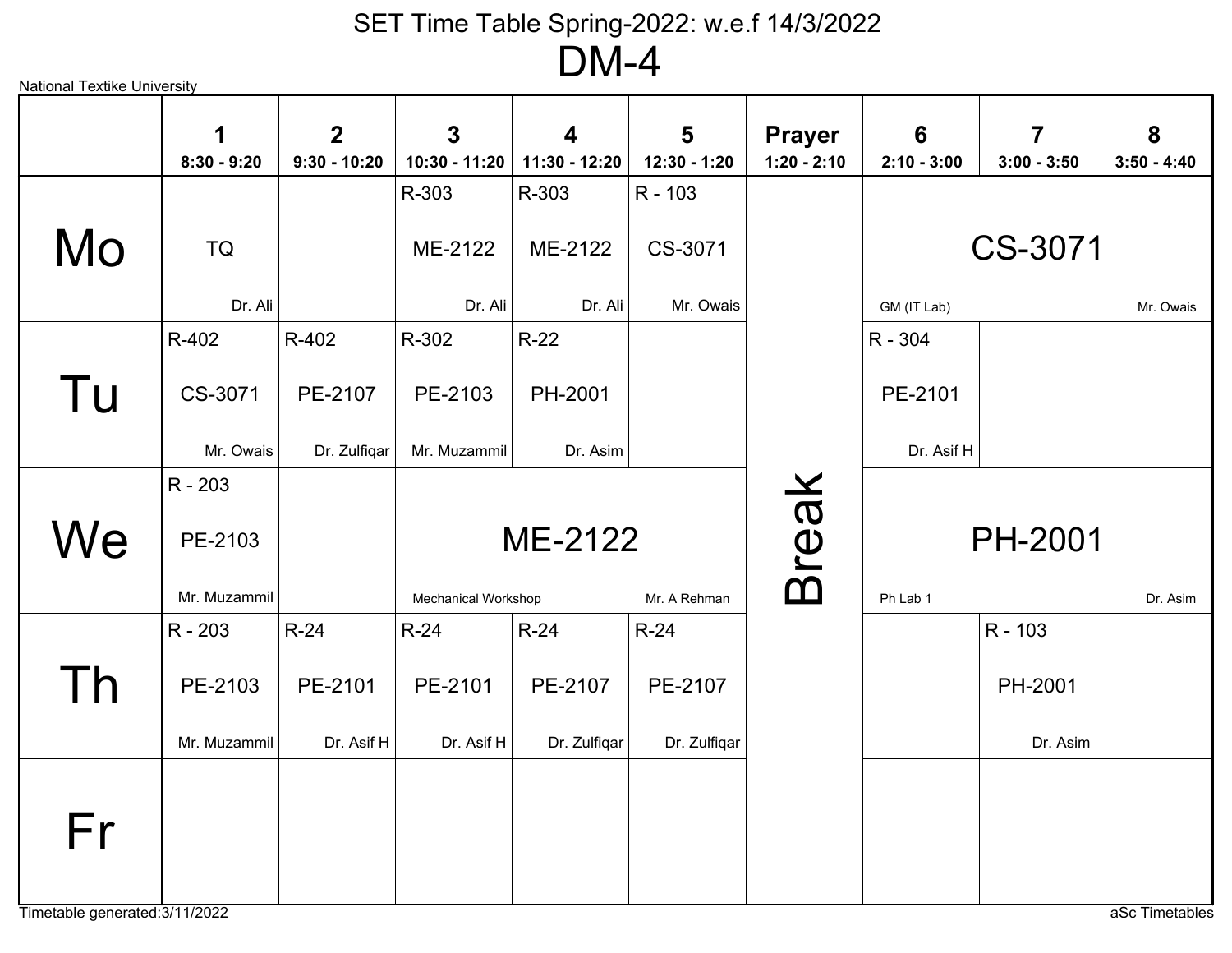|    | 1             | 2 <sup>1</sup>            | $\overline{3}$            | $\overline{\mathbf{4}}$   | 5             | <b>Prayer</b> | $6\phantom{1}$ | $\overline{7}$ | 8             |
|----|---------------|---------------------------|---------------------------|---------------------------|---------------|---------------|----------------|----------------|---------------|
|    | $8:30 - 9:20$ | $9:30 - 10:20$            | 10:30 - 11:20             | 11:30 - 12:20             | 12:30 - 1:20  | $1:20 - 2:10$ | $2:10 - 3:00$  | $3:00 - 3:50$  | $3:50 - 4:40$ |
|    |               |                           | $R-24$                    | $R-24$                    | R - 202       |               |                |                |               |
| Mo |               | <b>TQ</b>                 | PE-3108                   | PE-3108                   | HU-3091       |               |                |                |               |
|    |               | Dr. Zakariya              | Dr. Khubab / Dr.<br>Yasir | Dr. Khubab / Dr.<br>Yasir | Ms. Asma      |               |                |                |               |
|    |               | $R-23$                    | $R-23$                    | R - 202                   | R - 202       |               | R - 102        |                |               |
| Tu |               | PE-310.11                 | PE-310.11                 | PE-2105                   | PE-2105       |               | PE-3107        |                |               |
|    |               | Dr. Khubab                | Dr. Khubab                | Dr. Zubair                | Dr. Zubair    |               | Dr. Zakariya   |                |               |
|    |               | R - 102                   |                           |                           |               |               | R - 103        | R-301          | R - 102       |
| We |               | PE-3108                   |                           |                           |               | <b>Break</b>  | PE-3109        | PE-3107        | HU-3091       |
|    |               | Dr. Khubab / Dr.<br>Yasir |                           |                           |               |               | Mr. H. Fayzan  | Dr. Zakariya   | Ms. Asma      |
|    |               |                           |                           | R - 102                   |               |               | R - 102        | R - 102        | $R-20$        |
| Th |               |                           |                           | PE-3107                   |               |               | PE-3109        | PE-3109        | HU-3091       |
|    |               |                           |                           | Dr. Zakariya              |               |               | Mr. H. Fayzan  | Mr. H. Fayzan  | Ms. Asma      |
|    | TP (IT Lab)   | TP (IT Lab)               |                           |                           |               |               |                |                |               |
| Fr | CS-3073       | CS-3073                   |                           | CS-3073                   |               |               |                |                |               |
|    | Mr. H. Fayzan | Mr. H. Fayzan             | GM (IT Lab)               |                           | Mr. H. Fayzan |               |                |                |               |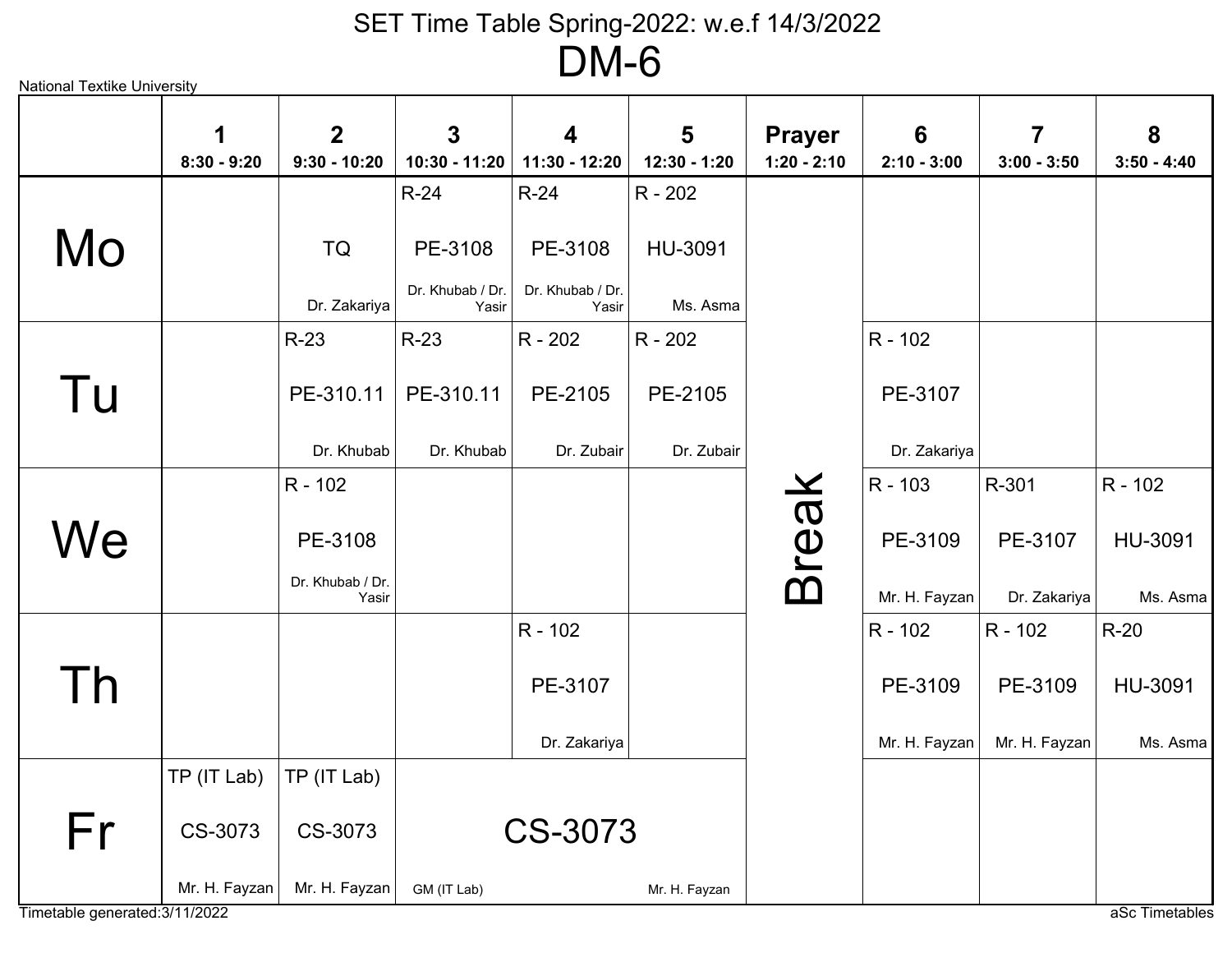| <b>National Textike University</b> |               |                                  |                                                                                                      |                    |                     |                                                                                                                          |                                  |                                 |                    |
|------------------------------------|---------------|----------------------------------|------------------------------------------------------------------------------------------------------|--------------------|---------------------|--------------------------------------------------------------------------------------------------------------------------|----------------------------------|---------------------------------|--------------------|
|                                    | $8:30 - 9:20$ | $\overline{2}$<br>$9:30 - 10:20$ | 3<br>$10:30 - 11:20$                                                                                 | 4<br>11:30 - 12:20 | 5<br>$12:30 - 1:20$ | <b>Prayer</b><br>$1:20 - 2:10$                                                                                           | $6\phantom{1}6$<br>$2:10 - 3:00$ | 7<br>$3:00 - 3:50$              | 8<br>$3:50 - 4:40$ |
|                                    |               | R-301                            | R-301                                                                                                | R - 103            |                     |                                                                                                                          |                                  | R-303                           |                    |
| Mo                                 |               | PE-4106                          | PE-4106                                                                                              | PE-4108            |                     |                                                                                                                          |                                  | MGT-4089                        |                    |
|                                    |               | Ms. Iqra                         | Ms. Iqra                                                                                             | Mr. Muzammil       |                     |                                                                                                                          |                                  | Dr. Rizwan                      |                    |
|                                    | R - 201       | <b>University</b><br>Main Hall   | R-303                                                                                                |                    |                     |                                                                                                                          |                                  |                                 |                    |
| Tu                                 | MGT-4089      | TQ<br>Prof. Dr.                  | PE-4106                                                                                              |                    |                     |                                                                                                                          |                                  | PE-4106                         |                    |
|                                    | Dr. Rizwan    | Tanveer<br>Hussain               | Ms. Igra                                                                                             |                    |                     |                                                                                                                          | IPC Lab (NTRC)                   |                                 | Ms. Iqra           |
|                                    |               |                                  |                                                                                                      | $R-23$             | R-301               |                                                                                                                          | $R-20$                           | $R-20$                          |                    |
| We                                 |               |                                  |                                                                                                      | <b>MGT-4089</b>    | PE-4108             | <b>Break</b>                                                                                                             | PE-4107                          | PE-4107                         |                    |
|                                    |               |                                  |                                                                                                      | Dr. Rizwan         | Mr. Muzammil        |                                                                                                                          |                                  | Dr. K. Bangash   Dr. K. Bangash |                    |
|                                    |               |                                  |                                                                                                      |                    |                     |                                                                                                                          |                                  |                                 |                    |
| Th                                 |               |                                  | PE-4101                                                                                              |                    |                     |                                                                                                                          |                                  | <b>PE-4101</b>                  |                    |
|                                    |               |                                  | Dr. Zulfiqar / Dr. Zubair / Mr. H. Fayzan / Ms. Iqra / Miss Ayesha / Dr. Zakariya / Dr. Asif H / Dr. |                    |                     | Dr. Zulfiqar / Dr. Zubair / Mr. H. Fayzan / Ms. Iqra / Miss<br>Ayesha / Dr. Zakariya / Dr. Asif H / Dr. K. Bangash / Dr. | Khubab                           |                                 |                    |
|                                    |               | $R-24$                           | $R-24$                                                                                               |                    |                     |                                                                                                                          |                                  |                                 |                    |
| Fr                                 |               | PE-4105                          | PE-4105                                                                                              |                    |                     |                                                                                                                          |                                  |                                 |                    |
|                                    |               | Miss Ayesha                      | Miss Ayesha                                                                                          |                    |                     |                                                                                                                          |                                  |                                 |                    |
| Timetable generated: 3/11/2022     |               |                                  |                                                                                                      |                    |                     |                                                                                                                          |                                  |                                 | aSc Timetables     |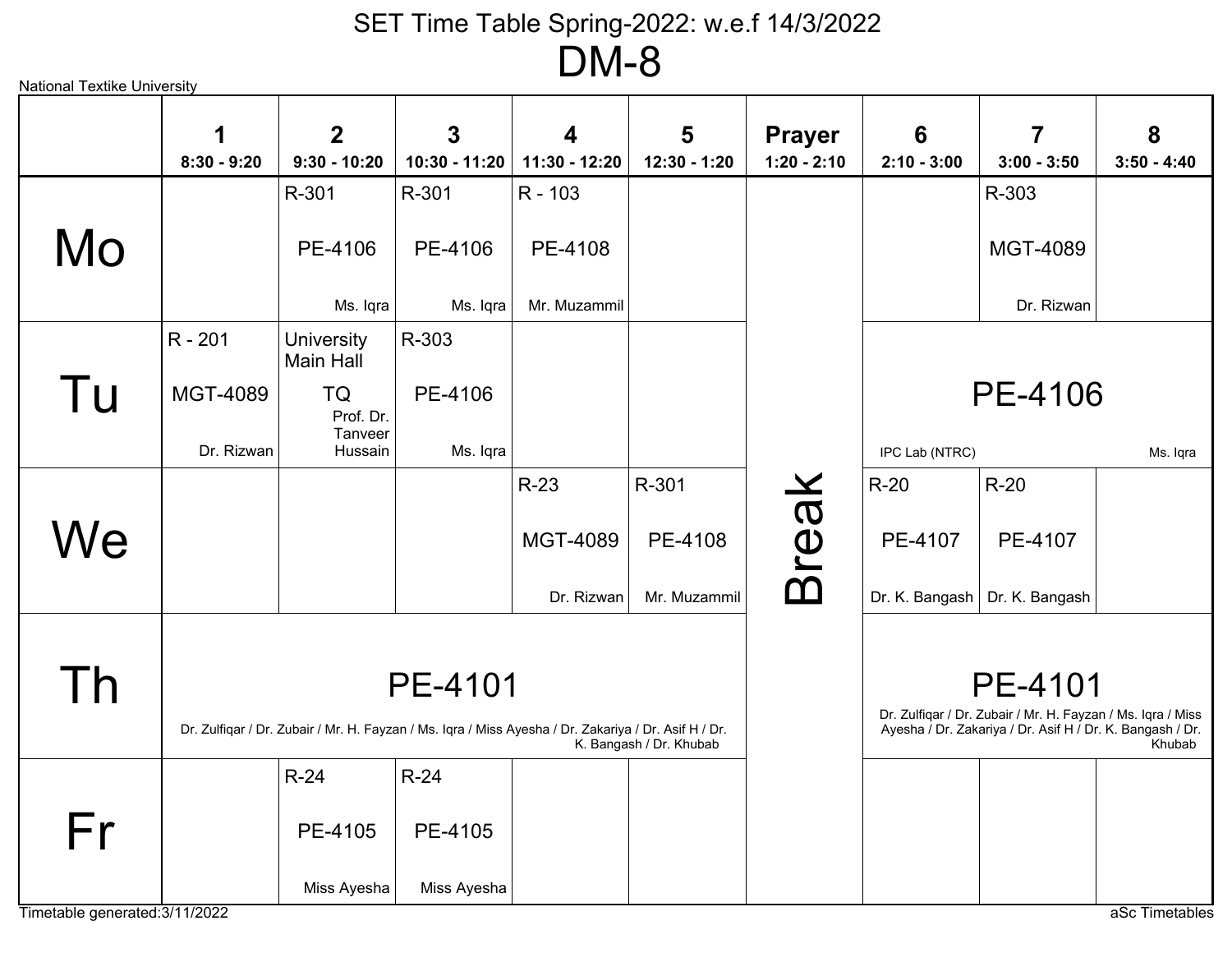National Textike University

|    | 1<br>$8:30 - 9:20$ | $\overline{2}$<br>$9:30 - 10:20$ | $\overline{3}$<br>10:30 - 11:20 | $\boldsymbol{4}$<br>11:30 - 12:20 | 5<br>12:30 - 1:20 | <b>Prayer</b><br>$1:20 - 2:10$ | $6\phantom{1}6$<br>$2:10 - 3:00$ | $\overline{\mathbf{7}}$<br>$3:00 - 3:50$ | 8<br>$3:50 - 4:40$ |
|----|--------------------|----------------------------------|---------------------------------|-----------------------------------|-------------------|--------------------------------|----------------------------------|------------------------------------------|--------------------|
| Mo |                    |                                  |                                 |                                   |                   |                                |                                  |                                          |                    |
|    | R-303              |                                  | R - 403                         | R - 403                           |                   |                                | R-303                            | R-303                                    | R - 203            |
| Tu | SS-1092            |                                  | AM-1002                         | AM-1002                           |                   |                                | CH-1003                          | CH-1003                                  | <b>DES-1092</b>    |
|    | Dr. Faiza          |                                  | Dr. M. Ali                      | Dr. M. Ali                        |                   |                                | Dr. Anwaar                       | Dr. Anwaar                               | Ms. Sadia          |
|    | $R - 102$          | $R-24$                           |                                 |                                   |                   |                                |                                  | $R-23$                                   |                    |
| We | <b>TQ</b>          | AM-1003                          |                                 | AM-1003                           |                   | <b>Break</b>                   |                                  | <b>ENG-1091</b>                          |                    |
|    | Dr. Danish         | Dr. Danish                       | FM Lab                          |                                   | Dr. Mumtaz        |                                |                                  | Ms. Rabia                                |                    |
|    | $R - 201$          | R - 201                          |                                 |                                   |                   |                                |                                  |                                          |                    |
| Th | <b>DES-1092</b>    | <b>DES-1092</b>                  |                                 | CH-1003                           |                   |                                |                                  | AM-1002                                  |                    |
|    | Ms. Sadia          | Ms. Sadia                        | CH Lab 1                        |                                   | Dr. Anwaar        |                                | YM Lab                           |                                          | Dr. M. Ali         |
|    | $R-22$             | $R-22$                           | R - 102                         | R - 103                           | R - 103           |                                |                                  |                                          |                    |
| Fr | <b>ENG-1091</b>    | <b>ENG-1091</b>                  | AM-1003                         | SS-1092                           | SS-1092           |                                |                                  |                                          |                    |
|    | Ms. Rabia          | Ms. Rabia                        | Dr. Danish                      | Dr. Faiza                         | Dr. Faiza         |                                |                                  |                                          |                    |